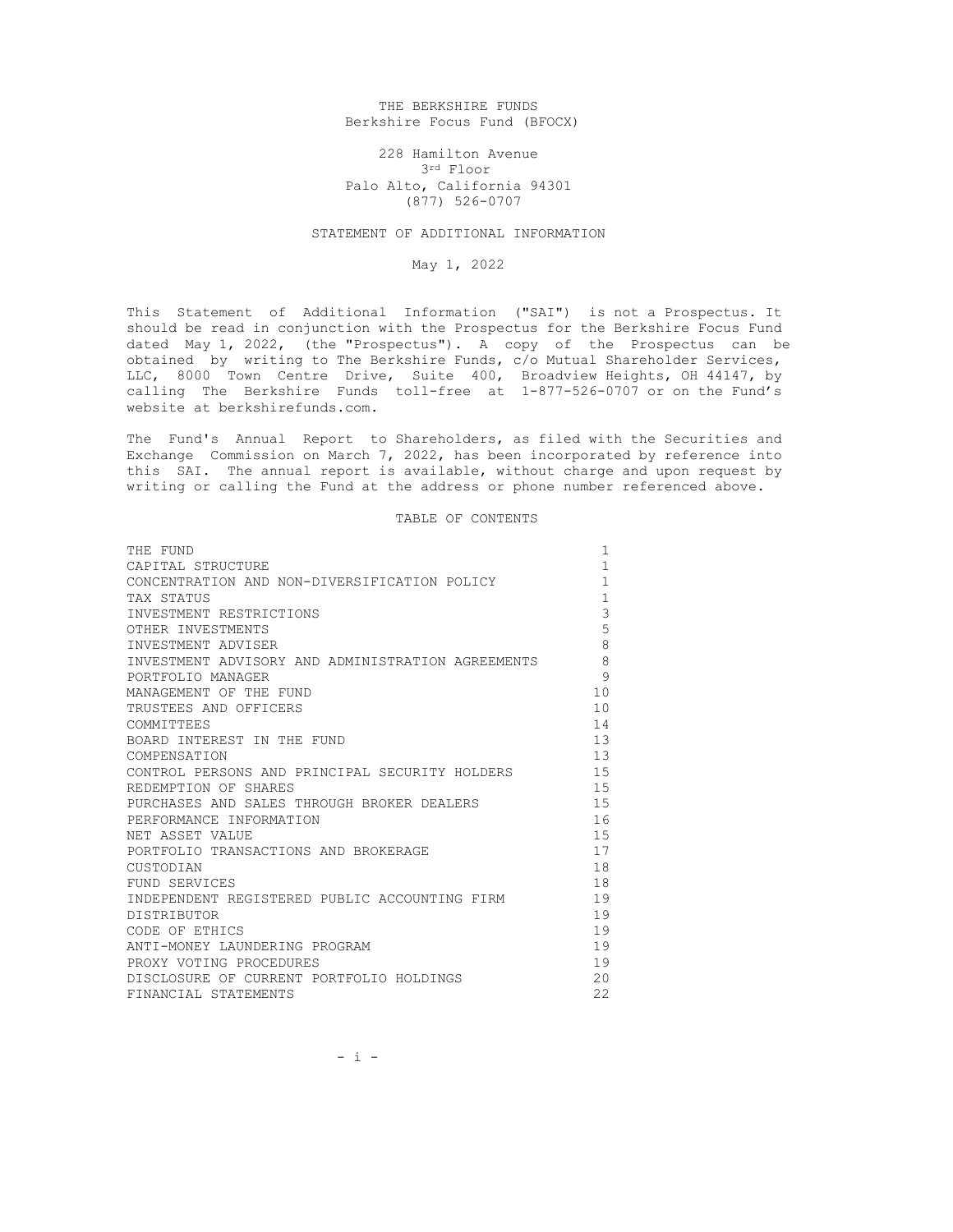### THE FUND

The Berkshire Focus Fund (until February 9, 1999, known as Berkshire Capital Growth & Value Fund) (the "Fund"), is an open-end, non-diversified series of The Berkshire Funds (until February 9, 1999, known as the Berkshire Capital Investment Trust) (the "Trust"). The Trust was organized on November 25, 1996 as a Delaware business trust and is authorized to issue an indefinite number of shares of beneficial interest, no par value. The Berkshire Focus Fund was organized on November 25, 1996. The Board of Trustees of the Trust is responsible for managing the business affairs of the Fund.

# CAPITAL STRUCTURE

At present the Fund is the only series authorized by the Trust. The Board of Trustees may authorize the creation of additional series without shareholder approval.

All shares, when issued, will be fully paid and non-assessable and will be redeemable and freely transferable. All shares have equal voting rights and can be issued as full or fractional shares. A fractional share has pro rata the same kind of rights and privileges as a full share. The shares possess no preemptive or conversion rights.

Each shareholder has one vote for each share held irrespective of the relative net asset value of the shares. Each share has equal dividend, distribution and liquidation rights. The voting rights of the shareholders are non-cumulative, so that holders of more than 50% of the shares can elect all trustees being elected.

#### CONCENTRATION AND NON-DIVERSIFICATION POLICY

CONCENTRATION: The Fund will concentrate its investments in the equity securities of companies in the electronic technology industry. Concentration requires a Fund to invest 25% or more of the value of its total assets in securities of issuers in a particular industry. Companies in the technology industry shall include businesses which are principally engaged in the development, production or distribution of products or services related to the following business segments: computer hardware and software; peripherals; mass storage devices; semiconductors; and telecommunications equipment. In some future period or periods, due to adverse economic conditions in the technology industry, the Fund may temporarily have less than 25% of the value of its assets invested in that industry. As a result of such concentration in the electronic technology industry, the Fund's shares may fluctuate more widely than the value of shares of a portfolio which invests in a broader range of industries.

NON-DIVERSIFICATION: The Fund is classified as being non-diversified which means that it has the ability to take larger positions in a smaller number of securities than a diversified fund. The Fund, therefore, may be more susceptible to risk of loss than a more widely diversified fund as a result of a single economic, political, or regulatory occurrence. The policy of the Fund is one of selective investments rather than broad diversification. The Fund seeks only enough diversification for adequate representation among what it considers to be the best performing securities and to maintain its federal non-taxable status under Subchapter M of the Internal Revenue Code.

# TAX STATUS

Set forth below is a discussion of certain U.S. federal income tax issues concerning the Fund and the purchase, ownership, and disposition of Fund shares. This discussion does not purport to be complete or to deal with all aspects of federal income taxation that may be relevant to shareholders in light of their particular circumstances. This discussion is based upon present provisions of the Code, the regulations promulgated thereunder, and judicial and administrative ruling authorities, all of which are subject to change, which change may be retroactive. Prospective investors should consult their own tax advisors with regard to the federal tax consequences of the purchase, ownership, or disposition of Fund shares, as well as the tax consequences arising under the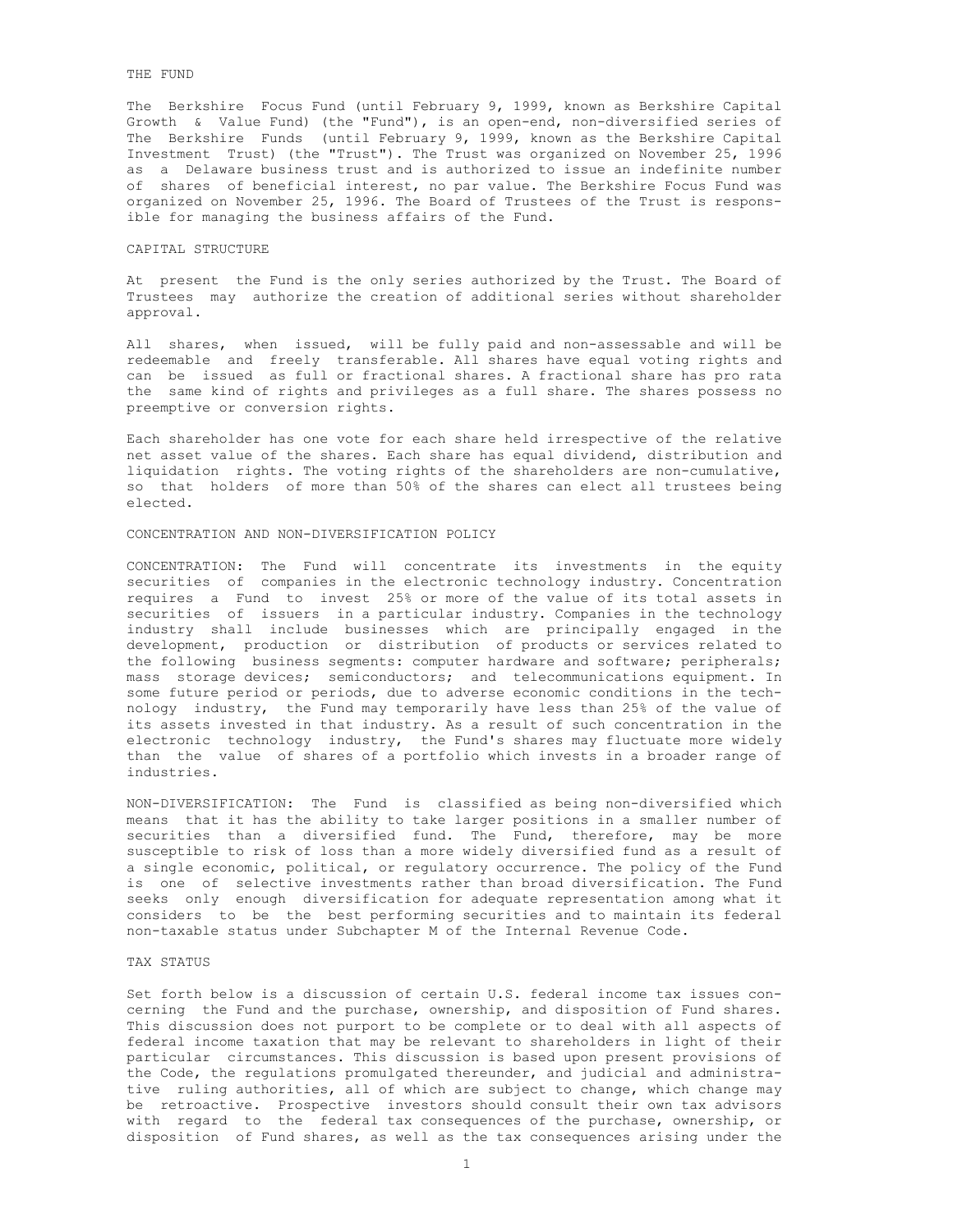laws of any state, foreign country, or other taxing jurisdiction.

The Fund intends to qualify as a regulated investment company under Subchapter M of the Code. Accordingly, the Fund generally must, among other things, (a) derive in each taxable year at least 90% of its gross income from dividends, interest, payments with respect to certain securities loans, net income derived from an interest in a qualified publicly traded partnerships, and gains from the sale or other disposition of stock, securities or foreign currencies, or other income derived with respect to its business of investing in such stock, securities or currencies; and (b) diversify its holdings so that, at the end of each fiscal quarter, (i) at least 50% of the market value of its assets is represented by cash, U.S. Government securities, the securities of other regulated investment companies and other securities, with such other securities limited, in respect of any one issuer, to an amount not greater than 5% of the value of the Fund's total assets and 10% of the outstanding voting securities of such issuer, and (ii) not more than 25% of the value of its total assets is invested in the securities of any one issuer (other than U.S. Government securities and the securities of other regulated investment companies), two or more issuers controlled by the Fund that are determined to be engaged in the same business, or similar or related businesses or of one or more qualified publicly traded partnerships.

As a regulated investment company, the Fund generally will not be subject to U.S. federal income tax on income and gains that it distributes to shareholders, if at least 90% of the Fund's investment company taxable income (which includes, among other items, dividends, interest and the excess of any net short-term capital gains over net long-term capital losses) and tax-exempt interest for the taxable year is distributed. The Fund seeks to distribute all or substantially all of such income.

Amounts not distributed on a timely basis in accordance with a calendar year distribution requirement are subject to a nondeductible 4% excise tax at the Fund level. To avoid the tax, the Fund must distribute during each calendar year an amount equal to the sum of (1) at least 98% of its ordinary income (not taking into account any capital gains or losses) for the calendar year, (2) at least 98.2% of its capital gains in excess of its capital losses (adjusted for certain ordinary losses) for a one-year period generally ending on October 31 of the calendar year, and (3) all ordinary income and capital gains for previous years that were not distributed during such years. To avoid application of the excise tax, the Fund intends to seek to make distributions in accordance with the calendar year distribution requirement whenever reasonably feasible.

A distribution will be treated as paid on December 31 of the current calendar year if it is declared by the Fund in October, November or December of that year with a record date in such a month and paid by that Fund during January of the following year. Such distributions will be taxable to shareholders in the calendar year in which the distributions are declared, rather than the calendar year in which the distributions are received.

DISTRIBUTIONS: Distributions of investment company taxable income are taxable to a U.S. shareholder as ordinary income, whether paid in cash or additional Fund shares. Dividends paid by the Fund to a corporate shareholder, to the extent such dividends are attributable to dividends received from U.S. corporations by the Fund, may qualify for the dividends received deduction. However, the revised alternative minimum tax applicable to corporations may reduce the value of the dividends received deduction. Distributions of net capital gains (the excess of net long-term capital gains over net short-term capital losses), if any, designated by the Fund as capital gain dividends, are taxable to shareholders at the applicable long-term capital gains rate, whether paid in cash or in shares, regardless of how long the shareholder has held the Fund's shares, and they are not eligible for the dividends received deduction. Shareholders will be notified annually as to the U.S. federal tax status of distributions, and shareholders receiving distributions in the form of newly issued shares will receive a report as to the net asset value of the shares received. For taxable years beginning after December 31, 2012, the maximum individual rate applicable to "qualified dividend income" and long-term capital gains is in the range of 15% to 20%, depending on whether the individual's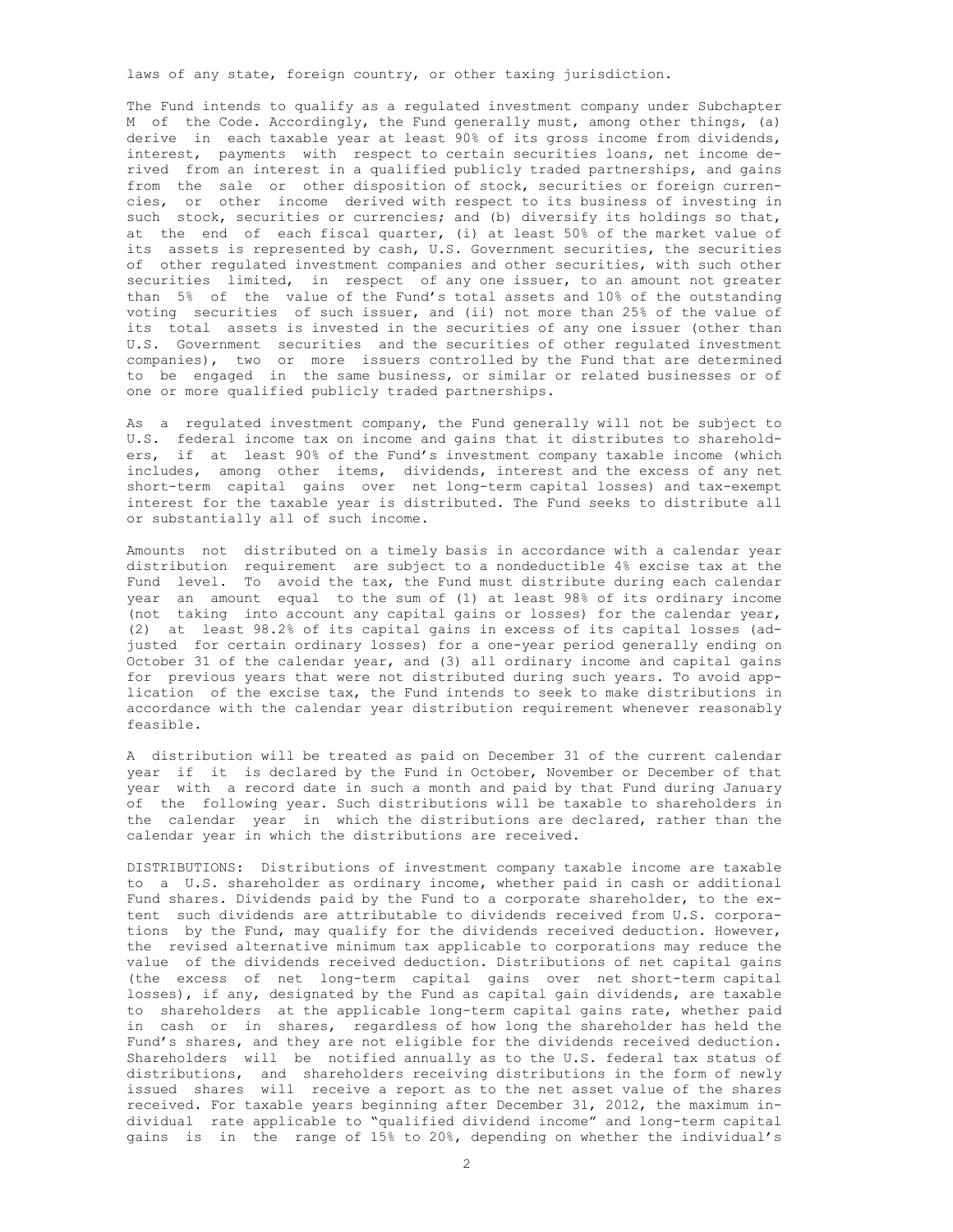income exceeds certain threshold amounts, plus the Medicare tax discussed below, as applicable. These rates do not apply to corporate taxpayers. The Fund will be able to separately designate distributions of any qualifying long -term capital gains or qualifying dividends earned by the Fund that would be eligible for the lower maximum rate. A shareholder would also have to satisfy a more than 60-day holding period with respect to any distributions of qualifying dividends in order to obtain the benefit of the preferential rate for dividends. Distributions resulting from the Fund's investments in bonds and other debt instruments will not generally qualify for the lower rates. Note that distributions of earnings from dividends paid by "qualified foreign corporations" can also qualify for the lower tax rates on qualifying dividends. Qualified foreign corporations are corporations incorporated in a U.S. possession, corporations whose stock is readily tradable on an established securities market in the U.S. and corporations eligible for the benefits of a comprehensive income tax treaty with the U.S. which satisfy certain other requirements. Passive foreign investment companies are not treated as "qualified foreign corporations." Foreign tax credits associated with dividends from "qualified foreign corporations" will be limited to reflect the reduced U.S. tax on those dividends.

If the net asset value of shares is reduced below a shareholder's cost as a result of a distribution by the Fund, such distribution generally will be taxable even though it represents a return of invested capital. Investors should be careful to consider the tax implications of buying shares of the Fund just prior to a distribution. The price of shares purchased at this time may reflect the amount of the forthcoming distribution. Those purchasing just prior to a distribution will receive a distribution which generally will be taxable to them. This is known as "buying a dividend."

For taxable years beginning after December 31, 2012, an additional 3.8% Medicare tax will be imposed on certain net investment income (including ordinary dividends and capital gain distributions received from the Fund and net gains from redemptions or other taxable dispositions of Fund shares) of U.S. individuals, estates and trusts to the extent that such person's "modified adjusted gross income" (in the case of an individual) or "adjusted gross income" (in the case of an estate or trust) exceeds certain threshold amounts.

As of January 1, 2012, federal law requires that mutual fund companies must maintain and report a shareholder's cost basis by tax lot, gain/loss information, and holding period of "covered" security sales to the Internal Revenue Service ("IRS") on Form 1099. Covered securities, that are mutual fund shares, are shares acquired on or after January 1, 2012. A fund is not responsible for maintaining and reporting share information if such shares are not deemed "covered".

The new tax regulations require that the Fund elect a default tax identification methodology in order to perform the required reporting. As a result, the Fund has chosen the "Average Cost Basis" method as the default tax lot identification method for its shareholders. This is the method the Fund will use to determine which specific shares are deemed to be sold when a shareholder's entire position is not sold in a single transaction and is the method in which "covered" share sales will be reported on a shareholder's Form 1099.

However, at the time of purchase or upon the sale of "covered" shares, shareholders may choose a different tax lot identification method. Shareholders should consult a tax advisor with regard to their personal circumstances as the Fund and its service providers do not provide tax advice.

## INVESTMENT RESTRICTIONS

The Berkshire Focus Fund has adopted the following fundamental investment restrictions. These restrictions cannot be changed without approval by the holders of a majority of the outstanding voting securities of the Fund. As defined in the Investment Company Act of 1940 (the "Act"), the "vote of a majority of the outstanding voting securities" means the lesser of the vote of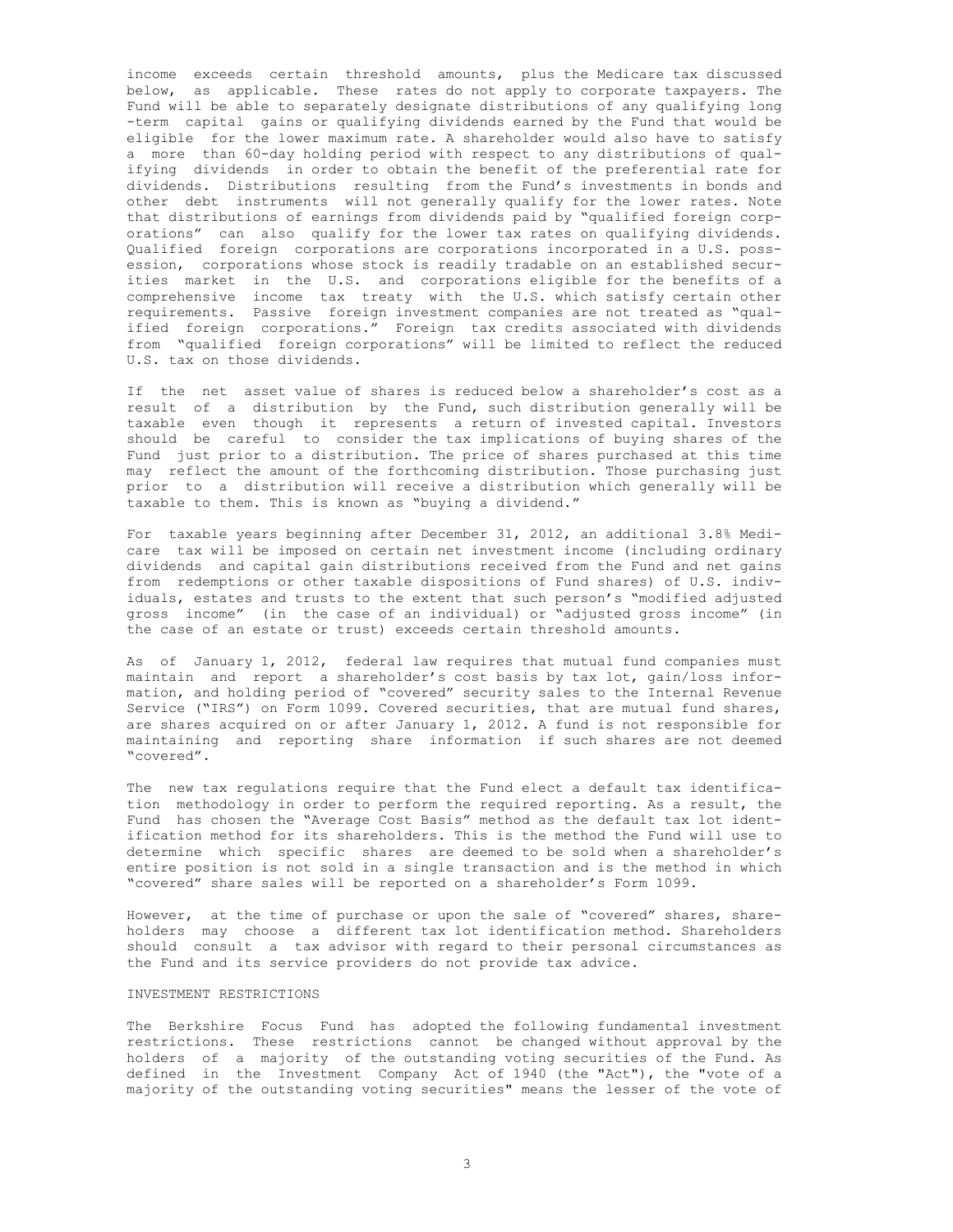(i) 67% of the shares of the Fund at a meeting where more than 50% of the outstanding shares are present in person or by proxy or (ii) more than 50% of the outstanding shares of the Fund.

The Fund may not:

(a) Act as underwriter for securities of other issuers except insofar as the Fund may be deemed an underwriter in selling its own portfolio securities.

(b) Borrow money or purchase securities on margin except for temporary or emergency (not leveraging) purposes, including the meeting of redemption requests that might otherwise require the untimely disposition of securities, in an aggregate amount not exceeding 25% of the value of the Fund's total assets at the time any borrowing is made. While the Fund's borrowings are in excess of 5% of its total assets, the Fund will not purchase any additional portfolio securities.

(c) Sell securities short.

(d) Invest in securities of other investment companies except as part of a merger, consolidation, or purchase of assets approved by the Fund's shareholders or by purchases with no more than 10% of the Fund's assets in the open market involving only customary broker's commissions.

(e) Make investments in commodities, commodity contracts or real estate although the Fund may purchase and sell securities of companies which deal in real estate or interests therein.

(f) Make loans. The purchase of a portion of a readily marketable issue of publicly distributed bonds, debentures or other debt securities will not be considered the making of a loan.

(g) Acquire more than 10% of the securities of any class of another issuer, treating all preferred securities of an issuer as a single class and all debt securities as a single class, or acquire more than 10% of the voting securities of another issuer.

(h) Invest in companies for the purpose of acquiring control.

(i) Purchase or retain securities of any issuer if those officers, directors or trustees of the Fund or its Investment Adviser individually owns more than 1/2 of 1% of any class of security or collectively own more than 5% of such class of securities of such issuer.

(j) Pledge, mortgage or hypothecate any of its assets.

(k) Invest in securities which may be subject to registration under the Securities Act of 1933 prior to sale to the public or which are not at the time of purchase readily saleable.

(l) Invest more than 10% of the total Fund assets, taken at market value at the time of purchase, in securities of companies with less than three years' continuous operation, including the operations of any predecessor.

(m) Issue senior securities.

(n) Acquire any securities of companies within one industry if, as a result of such acquisition, more than 25% of the value of the Fund's total assets would be invested in securities of companies within such industry; provided, however, that more than 25% of the value of the Fund's total assets shall be invested in securities of companies in the electronic technology industry.

With respect to fundamental restriction (n) above, companies in the electronic technology industry are defined as those companies where a majority of the revenue is derived from, or a majority of the companies assets are invested in, the development, production or distribution of products or services related to the following business segments: Computers, Computer Peripherals, Semiconductors, Software, Telecommunications and Mass Storage Devices.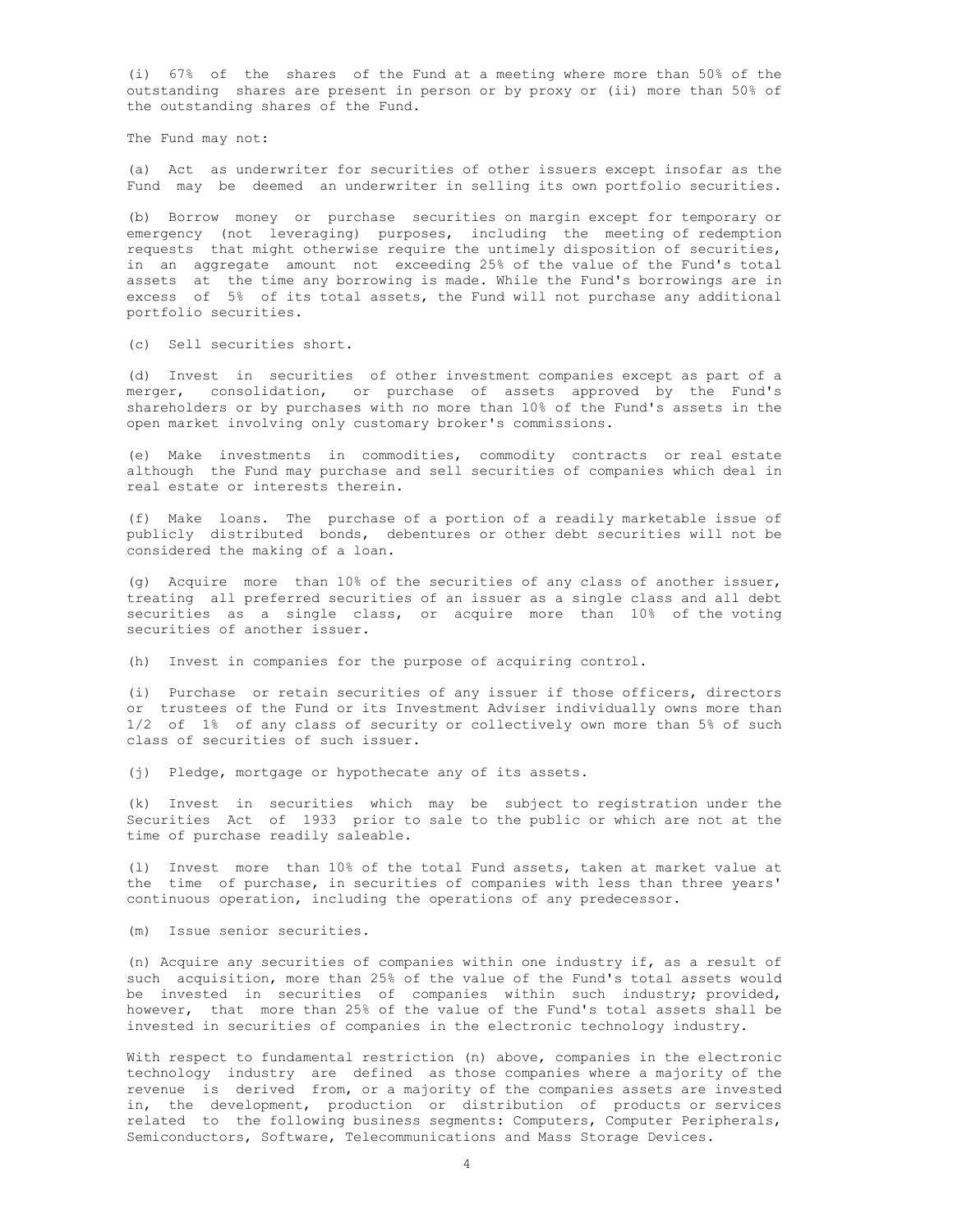#### OTHER INVESTMENTS

In connection with its investment objective and policies, the Fund (except as otherwise indicated) may invest in the following types of securities which can involve certain risks:

EQUITY SECURITIES: The Fund may invest in equity securities such as common stock, preferred stock, convertible securities, rights and warrants. Common stocks, the most familiar type, represent an equity (ownership) interest in a corporation. Warrants are options to purchase equity securities at a specified price for a specific time period. Rights are similar to warrants, but normally have a short duration and are distributed by the issuer to its shareholders. Although equity securities have a history of long-term growth in value, their prices fluctuate based on changes in a company's financial condition and on overall market and economic conditions.

Equity securities also include exchange traded funds ("ETFs"). Many ETFs are designed to track the performance of an index or other benchmark measurement that, in turn, tracks the performance of the markets generally, specific market segments or sectors within the markets. To the extent the Fund invests in a product that tracks a market segment or sector, the Fund is subject to the risks associated with that market segment or sector. When the Fund invests in ETFs or other investment companies, it will indirectly bear its proportionate share of any fees and expenses payable directly by the investment company.

Many ETFs are organized as investment companies under the Investment Company Act of 1940, as amended. Investments in the securities of other investment companies, including investments in ETFs and closed-end funds, may involve duplication of advisory fees and certain other expenses. By investing in another investment company, a Fund becomes a shareholder of that investment company. As a result, the Fund's shareholders indirectly will bear the Fund's proportionate share of the fees and expenses paid by shareholders of the other investment company, in addition to the fees and expenses the Fund's shareholders directly bear in connection with the Fund's own operations.

Section  $12(d)(1)(A)$  of the 1940 Act provides that a fund may not purchase or otherwise acquire the securities of other investment companies if, as a result of such purchase or acquisition, it would own: (i) more than 3% of the total outstanding voting stock of the acquired investment company; (ii) securities issued by any one investment company having a value in excess of 5% of the fund's total assets; or (iii) securities issued by all investment companies having an aggregate value in excess of 10% of the fund's total assets. These limitations are subject to certain statutory and regulatory exemptions including recently adopted Rule 12d1-4. Rule 12d1-4, which became effective on January 19, 2021, permits the Fund to invest in other investment companies beyond the statutory limits, subject to certain conditions. Among other conditions, the rule prohibits a fund from acquiring control of another investment company (other than an investment company in the same group of investment companies), including by acquiring more than 25% of its voting securities. In addition, the rule imposes certain voting requirements when a fund's ownership of another investment company exceeds particular thresholds. If shares of a fund are acquired by another investment company, the "acquired" fund may not purchase or otherwise acquire the securities of an investment company or private fund if immediately after such purchase or acquisition, the securities of investment companies and private funds owned by that acquired fund have an aggregate value in excess of 10 percent of the value of the total assets of the fund, subject to certain exceptions. These restrictions may limit the Fund's ability to invest in other investment companies to the extent desired. In addition, other unaffiliated investment companies may impose other investment limitations or redemption restrictions which may also limit the Fund's flexibility with respect to making investments in those unaffiliated investment companies. The Fund has adopted policies and procedures designed to comply with the requirements of Rule 12d1-4 and the Fund intends to follow such policies and procedures when investing in other investment companies.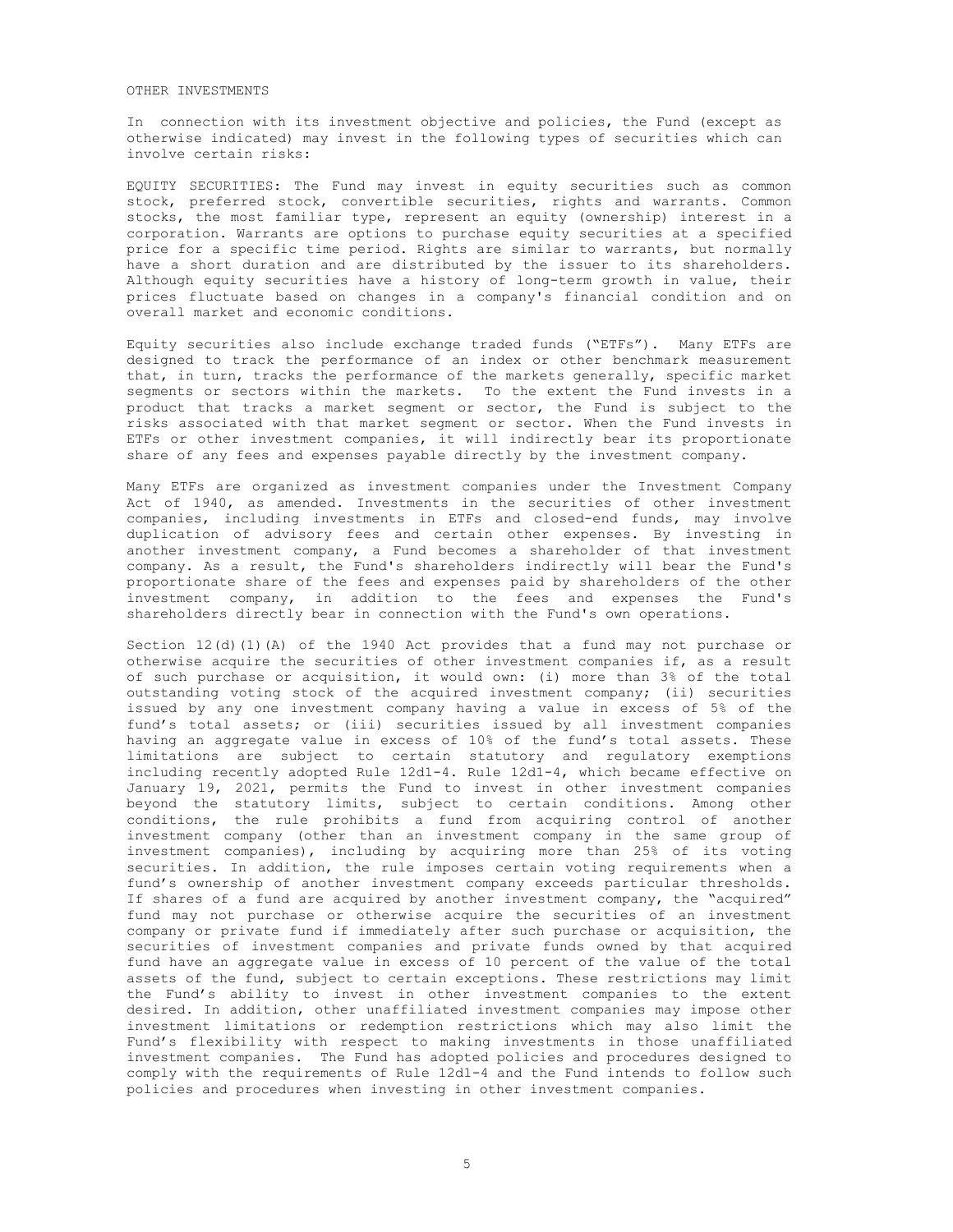U.S. GOVERNMENT OBLIGATIONS: The Fund may purchase obligations issued or guaranteed by the U.S. Government or its agencies or instrumentalities. Such securities will typically include, without limitation, U.S. Treasury securities such as Treasury Bills, Treasury Notes or Treasury Bonds that differ in their interest rates, maturities and times of issuance. U.S. Government obligations may be backed by the credit of the government as a whole or only by the issuing agency. U.S. Treasury bonds, notes, and bills and some agency securities, such as those issued by the Federal Housing Administration and the Government National Mortgage Association ("GNMA"), are backed by the full faith and credit of the U.S. Government as to payment of principal and interest and are the highest quality government securities. Other securities issued by U.S. Government agencies or instrumentalities, such as securities issued by the Federal Home Loan Banks and the Federal Home Loan Mortgage Corporation, are supported only by the credit of the agency that issued them, and not by the U.S. Government. Securities issued by the Federal Farm Credit System, the Federal Land Banks and the Federal National Mortgage Association ("FNMA") are supported by the agency's right to borrow money from the U.S. Treasury under certain circumstances, but are not backed by the full faith and credit of the U.S. Government.

WARRANTS: The Fund may purchase warrants, valued at the lower of cost or market, but only to the extent that such purchase does not exceed 5% of the Fund's net assets at the time of purchase. Included within that amount, but not to exceed 2% of the Fund's net assets, may be warrants which are not listed on the New York or American Stock Exchanges.

FOREIGN INVESTMENTS: The Fund may invest without limitation in foreign securities. Foreign investments can involve significant risks in addition to the risks inherent in U.S. investments. The value of securities denominated in or indexed to foreign currencies, and of dividends and interest from such securities, can change significantly when foreign currencies strengthen or weaken relative to the U.S. dollar. Foreign securities markets generally have less trading volume and less liquidity than U.S. markets, and prices on some foreign markets can be highly volatile. Many foreign countries lack uniform accounting and disclosure standards comparable to those applicable to U.S. companies, and it may be more difficult to obtain reliable information regarding an issuer's financial condition and operations. In addition, the costs of foreign investing, including withholding taxes, brokerage commissions and custodial costs, generally are higher than for U.S. investments.

Foreign markets may offer less protection to investors than U.S. markets. Foreign issuers, brokers and securities markets may be subject to less government supervision. Foreign security trading practices, including those involving the release of assets in advance of payment, may invoke increased risks in the event of a failed trade or the insolvency of a broker-dealer, and may involve substantial delays. It also may be difficult to enforce legal rights in foreign countries.

Investing abroad also involves different political and economic risks. Foreign investments may be affected by actions of foreign governments adverse to the interests of U.S. investors, including the possibility of expropriation or nationalization of assets, confiscatory taxation, restrictions on U.S. investment or on the ability to repatriate assets or convert currency into U.S. dollars, or other government intervention. There may be a greater possibility of default by foreign governments or foreign government-sponsored enterprises. Investments in foreign countries also involve a risk of local political, economic or social instability, military action or unrest, or adverse diplomatic developments. There is no assurance that the Adviser will be able to anticipate or counter these potential events and their impacts on the Fund's share price.

American Depositary Receipts and European Depositary Receipts ("ADRs" and "EDRs") are certificates evidencing ownership of shares of a foreign-based issuer held in trust by a bank or similar financial institution. Designed for use in U.S. and European securities markets, respectively, ADRs and EDRs are alternatives to the purchase of the underlying securities in their national market and currencies.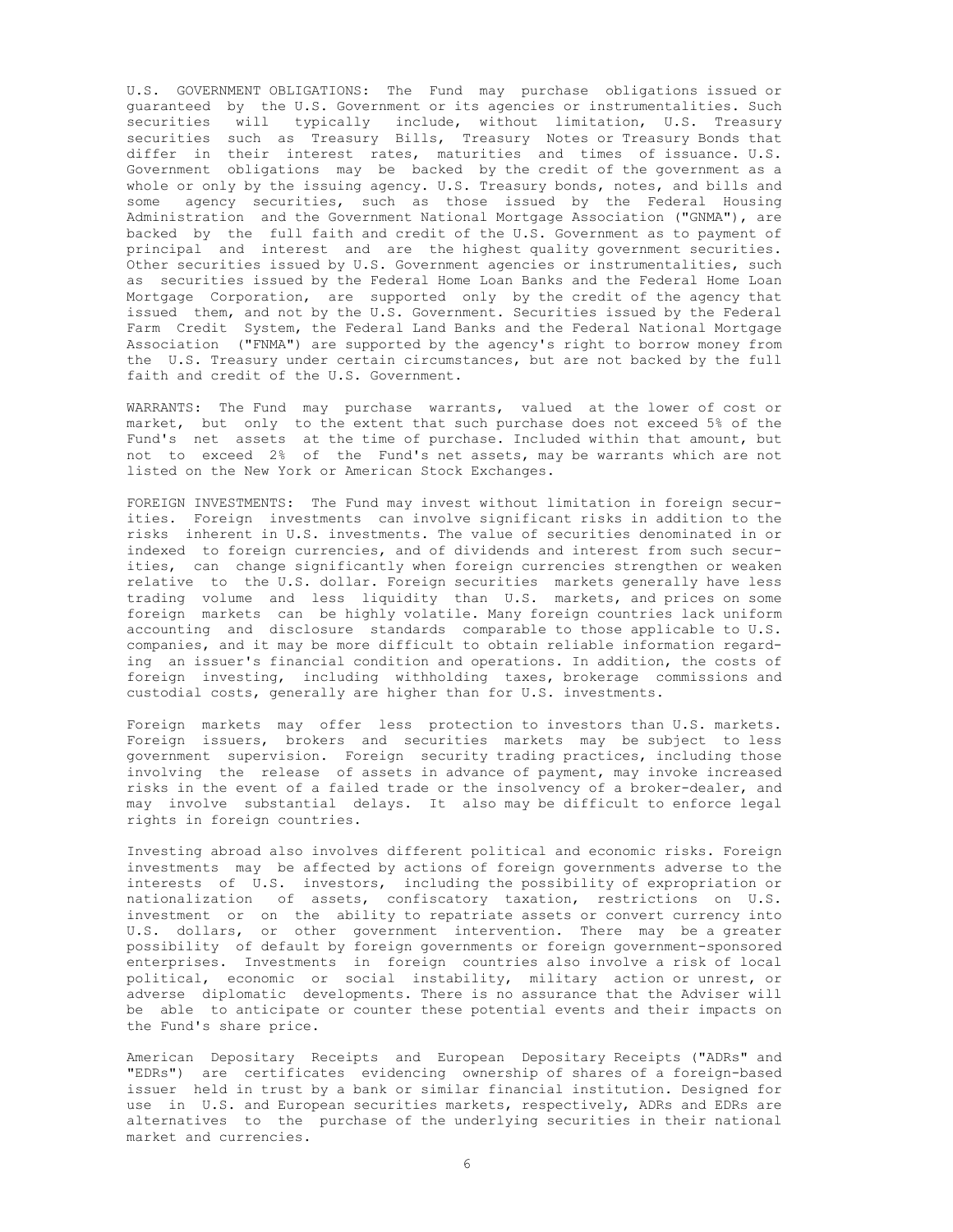OPTION TRANSACTIONS: The Fund may engage in option transactions involving individual securities and market indexes. An option involves either (a) the right or the obligation to buy or sell a specific instrument at a specific price until the expiration date of the option, or (b) the right to receive payments or the obligation to make payments representing the difference between the closing price of a market index and the exercise price of the option expressed in dollars times a specified multiple until the expiration date of the option. Options are sold (written) on securities and market indexes. The purchaser of an option on a security pays the seller (the writer) a premium for the right granted but is not obligated to buy or sell the underlying security. The purchaser of an option on a market index pays the seller a premium for the right granted, and in return the seller of such an option is obligated to make the payment. A writer of an option may terminate the obligation prior to expiration of the option by making an offsetting purchase of an identical option. Options are traded on organized exchanges and in the over-the-counter market. Call options on securities which the Fund sells (writes) will be covered or secured, which means that it will own the underlying security in the case of a call option; will segregate with the Custodian high quality liquid debt obligations equal to the option exercise price in the case of a put option; or for an option on a stock index, will hold a portfolio of securities substantially replicating the movement of the index (or, to the extent it does not hold such a portfolio, will maintain a segregated account with the Custodian of high quality liquid debt obligations equal to the market value of the option, marked to market daily). When a Fund writes options, it may be required to maintain a margin account, to pledge the underlying securities or U.S. Government obligations or to deposit assets in escrow with the Custodian.

The purchase and writing of options involves certain risks. The purchase of options limits the Fund's potential loss to the amount of the premium paid and can afford the Fund the opportunity to profit from favorable movements in the price of an underlying security to a greater extent than if transactions were effected in the security directly. However, the purchase of an option could result in the Fund losing a greater percentage of its investment than if the transaction were effected directly. When the Fund writes a covered call option, it will receive a premium, but it will give up the opportunity to profit from a price increase in the underlying security above the exercise price as long as its obligation as a writer continues, and it will retain the risk of loss should the price of the security decline.

When the Fund writes a put option, it will assume the risk that the price of the underlying security or instrument will fall below the exercise price, in which case the Fund may be required to purchase the security or instrument at a higher price than the market price of the security or instrument. In addition, there can be no assurance that the Fund can effect a closing transaction on a particular option it has written. Further, the total premium paid for any option may be lost if the Fund does not exercise the option or, in the case of over-the-counter options, the writer does not perform its obligations.

FIXED INCOME SECURITIES: Fixed income securities include corporate debt securities, U.S. Government securities, mortgage-backed securities, zero coupon bonds, asset-backed and receivable-backed securities and participation interests in such securities. Preferred stock and certain common stock equivalents may also be considered to be fixed income securities. Fixed income securities are generally considered to be interest rate sensitive, which means that their value will generally decrease when interest rates rise and increase when interest rates fall. Securities with shorter maturities, while offering lower yields, generally provide greater price stability than longer term securities and are less affected by changes in interest rates.

REPURCHASE AGREEMENTS: A repurchase agreement is a short term investment in which the purchaser acquires ownership of a U.S. Government security (which may be of any maturity) and the seller agrees to repurchase the obligation at a future time at a set price, thereby determining the yield during the purchaser's holding period (usually not more than seven days from the date of purchase). Any repurchase transaction in which the Fund engages will require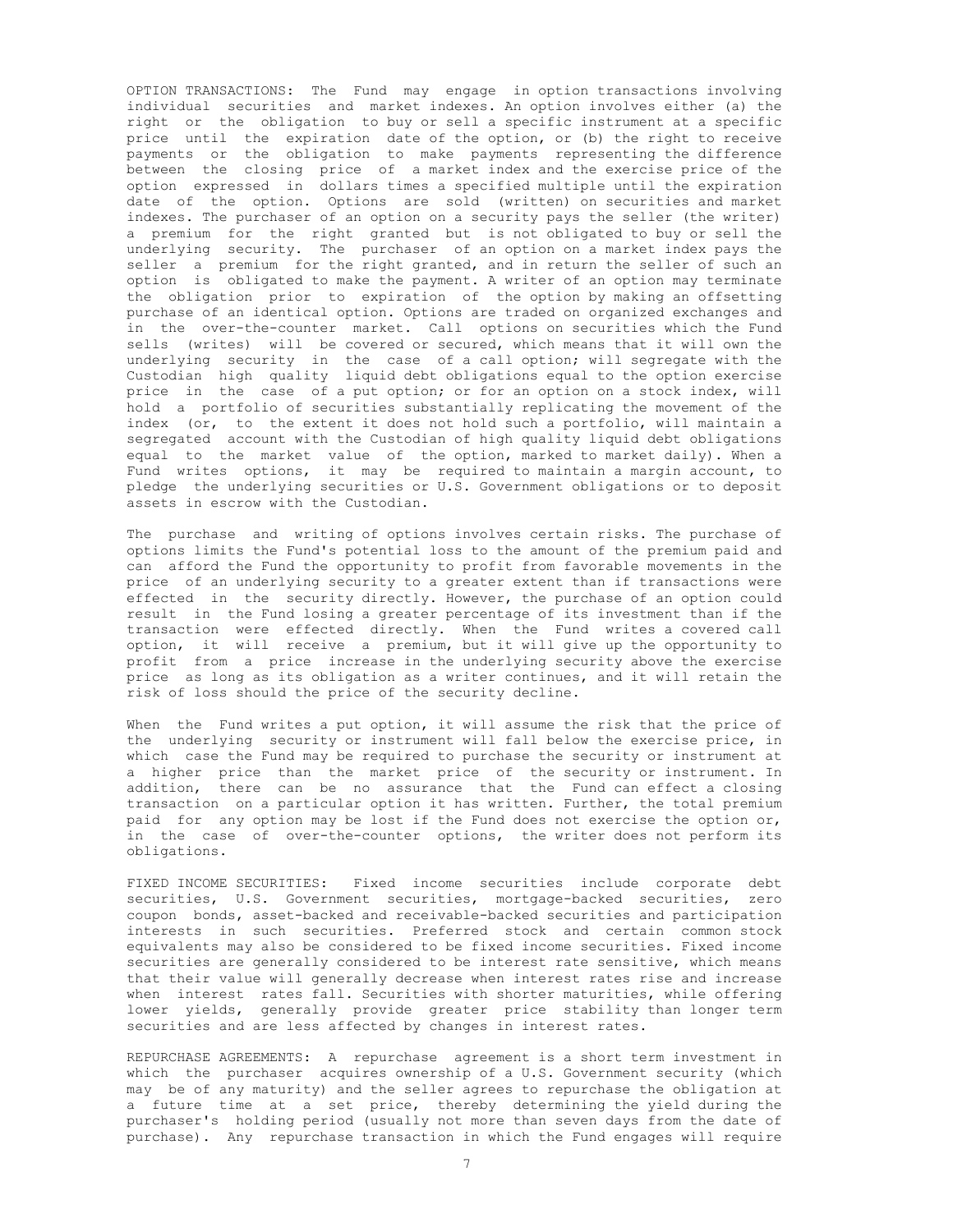full collateralization of the seller's obligation during the entire term of the repurchase agreement. In the event of a bankruptcy or other default of the seller, the Fund could experience both delays in liquidating the underlying security and losses in value. However, the Fund intends to enter into repurchase agreements only with the Trust's custodian, other banks with assets of \$1 billion or more and registered securities dealers determined by the Adviser to be creditworthy. The Adviser monitors the creditworthiness of the banks and securities dealers with which the Fund engages in repurchase transactions, and the Fund will not invest more than 15% of its net assets in illiquid securities, including repurchase agreements maturing in more than seven days.

WHEN ISSUED SECURITIES AND FORWARD COMMITMENTS: The Fund may buy and sell securities on a when-issued or delayed delivery basis, with payment and delivery taking place at a future date. The price and interest rate that will be received on the securities are each fixed at the time the buyer enters into the commitment. The Fund may enter into such forward commitments if it holds, and maintains until the settlement date in a separate account at the Fund's Custodian, cash or U.S. Government securities in an amount sufficient to meet the purchase price. The Fund will not invest more than 25% of its total assets in forward commitments. Forward commitments involve a risk of loss if the value of the security to be purchased declines prior to the settlement date. Any change in value could increase fluctuations in the Fund's share price and yield. Although the Fund will generally enter into forward commitments with the intention of acquiring securities for its portfolio, a Fund may dispose of a commitment prior to the settlement if the Adviser deems it appropriate to do so.

# INVESTMENT ADVISER

The Fund retains Berkshire Capital Holdings, Inc. ("Berkshire Capital"), 228 Hamilton Avenue, 3rd Floor, Palo Alto, California 94301, as its investment adviser (the "Adviser"). The Adviser is a California corporation founded in February 1993. The company is registered as an investment adviser with the Securities and Exchange Commission under the Investment Advisers Act of 1940. The corporation is controlled by Malcolm R. Fobes III.

Mr. Fobes has had the direct responsibility for the overall strategic management of the Fund's portfolio and its administration since the Fund's inception. Mr. Fobes founded Berkshire Capital in 1993, has served as Chairman of the Board and Chief Executive Officer since the company's inception, and has been responsible for the direction of the company's investments in both private and publicly-held concerns. Mr. Fobes has a B.S. degree in Finance and a minor in Economics from San Jose State University in California. Mr. Fobes has served exclusively in the capacity of Chairman and Chief Executive Officer of the Adviser from November 1994 to present. Mr. Fobes also serves as Chairman of the Board of Trustees of the Fund.

## INVESTMENT ADVISORY AND ADMINISTRATION AGREEMENTS

The Trust has an investment advisory contract ("Advisory Agreement") and an administration contract (the "Administration Agreement") with Berkshire Capital for the Fund.

Under the Advisory Agreement, Berkshire Capital will determine what securities will be purchased, retained or sold by the Fund on the basis of a continuous review of its portfolio. Mr. Fobes will have the direct responsibility of managing the composition of the Fund's portfolio in accordance with the Fund's investment objective. Pursuant to its contract with the Fund, the Adviser must, among other requirements, (i) render research, statistical and advisory services to the Fund, (ii) make specific recommendations based on the Fund's investment requirements, and (iii) pay salaries of the Fund's employees who may be officers, directors or employees of the Adviser. The Adviser has paid the initial organizational costs of the Fund.

The Adviser is paid a fee of 1.50% per year on the net assets of the Fund. All fees are computed on the average daily closing net asset value of the Fund and are payable monthly. The Adviser may, at its discretion, forego sufficient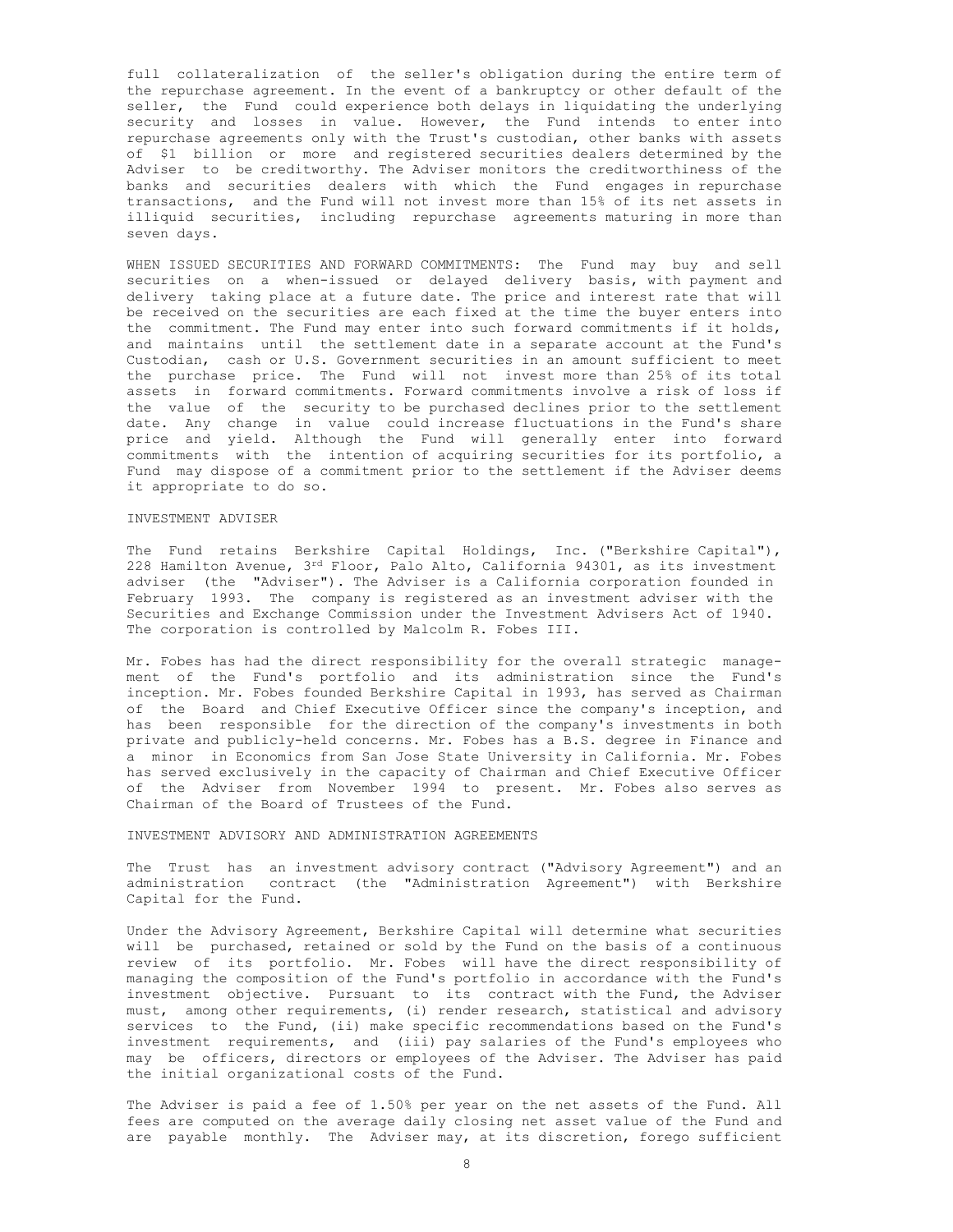fees which would have the effect of lowering the Fund's expense ratio and increasing the yield to shareholders. For the fiscal years ended December 31, 2019, 2020 and 2021, the Adviser received \$4,095,037, \$8,533,041 and \$12,863,466, respectively, from the Berkshire Focus Fund for investment advisory fees.

The Board of Trustees, including a majority of the Trustees who are not "interested persons" (as defined in the 1940 Act) of the Trust or the Adviser, most recently approved the Advisory Agreement for the Fund for an additional one-year period at an in person meeting held on December 4, 2021. By its terms, the Advisory Agreement remains in force from year to year, subject to annual approval by (a) the Board of Trustees or (b) a vote of the majority of the Fund's outstanding voting securities, provided that in either event continuance is also approved by a majority of the Trustees who are not interested persons of the Trust, by a vote cast in person at a meeting called for the purpose of voting such approval. The Advisory Agreement may be terminated at any time, on 60 days' written notice, without the payment of any penalty, by a vote of the majority of the Board of Trustees, by a vote of the majority of the Fund's outstanding voting securities, or by the Investment Adviser. The Advisory Agreement automatically terminates in the event of its assignment, as defined by the 1940 Act and the rules thereunder.

In determining whether to approve the continuance of the Advisory Agreement, the Board of Trustees considered information about the Adviser, the performance of the Fund and certain additional factors that the Board deemed relevant. A discussion regarding the basis of the Board of Trustees' approval of the Advisory Agreement is available in the Fund's annual report to shareholders for the period ended December 31, 2021.

Under the Administration Agreement, Berkshire Capital renders all administrative and supervisory services to the Fund. Berkshire Capital oversees the maintenance of all books and records with respect to the Fund's securities transactions and the Fund's book of accounts in accordance with all applicable federal and state laws and regulations. Berkshire Capital also arranges for the preservation of journals, ledgers, corporate documents, brokerage account records and other records which are required pursuant to Rule 31a-1 promulgated under the 1940 Act. Berkshire Capital is also responsible for the equipment, staff, office space and facilities necessary to perform its obligations. Berkshire Capital has delegated some of its administrative and other responsibilities to Premier Fund Solutions, Inc. ("PFS") and is responsible for paying all fees and expenses of PFS.

Under the Administration Agreement, Berkshire Capital assumes and pays all ordinary expenses of the Fund not assumed by the Fund. The Fund pays all brokerage fees and commissions, taxes, borrowing costs (such as (a) interest and (b) dividend expenses on securities sold short) and extraordinary or non-recurring expenses. The Fund may also pay expenses which it is authorized to pay pursuant to Rule 12b-1 under the Act (none are authorized at present).

Pursuant to the Administration Agreement, Berkshire Capital receives a fee which is paid monthly at an annual rate of 0.50% of the Fund's average daily net assets up to \$50 million, 0.45% of such assets from \$50 million to \$200 million, 0.40% of such assets from \$200 million to \$500 million, 0.35% of such assets from \$500 million to \$1 billion, and 0.30% of such assets in excess of \$1 billion. For the fiscal years ended December 31, 2019, 2020 and 2021, the Adviser received \$1,215,284, \$2,342,651 and \$3,374,292, respectively, from the Berkshire Focus Fund for administrative fees.

The Adviser may act as an investment adviser and administrator to other persons, firms or corporations (including investment companies), and may have numerous advisory clients besides the Fund.

# PORTFOLIO MANAGER

Mr. Fobes acts as the Portfolio Manager for the Fund. Mr. Fobes may also manage separate accounts for other registered investment companies. The following provides information regarding the other accounts managed by Mr. Fobes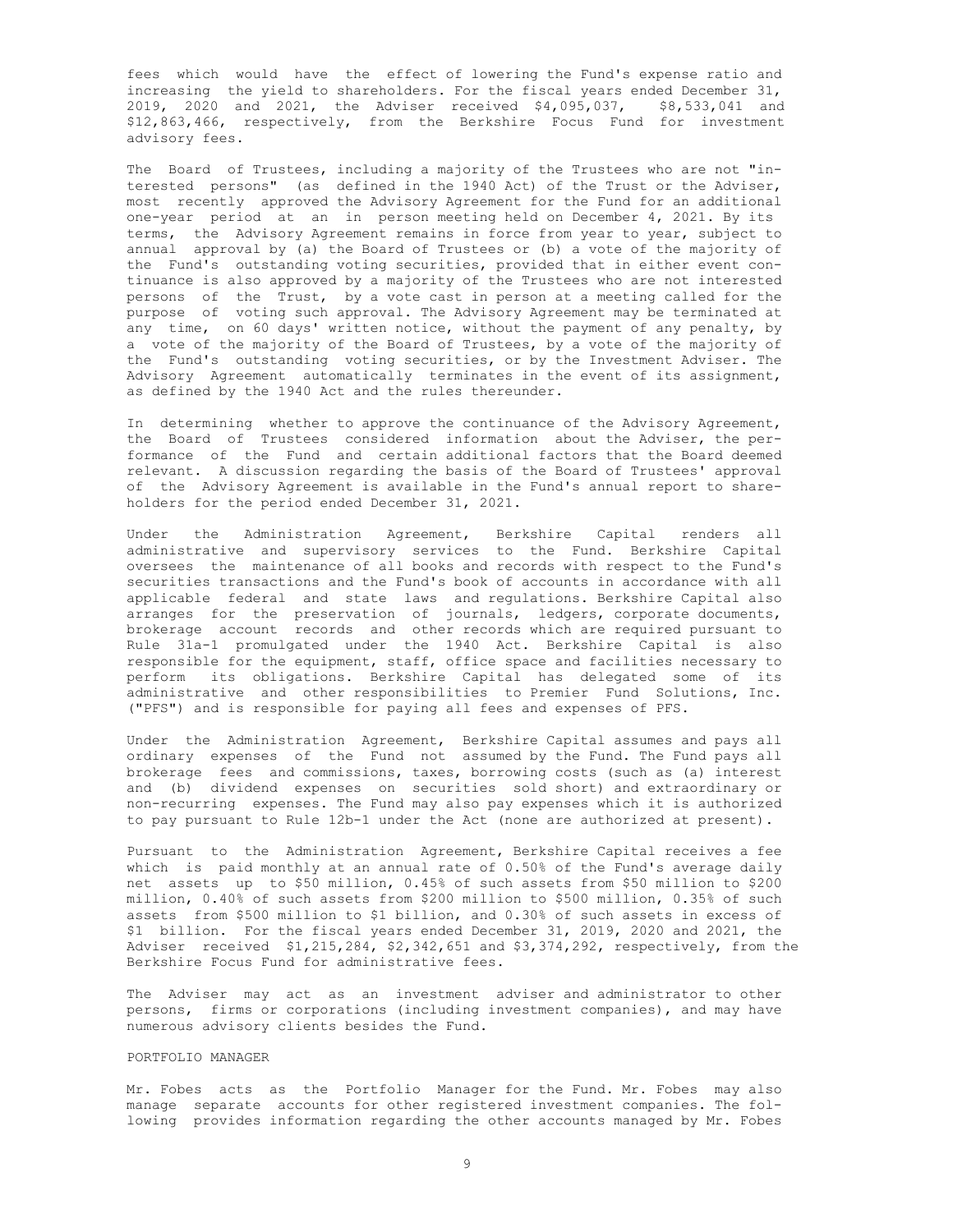| CATEGORY<br>OF ACCOUNT                   | TOTAL NUMBER<br>OF ACCOUNTS<br>MANAGED | TOTAL ASSETS<br>IN ACCOUNTS<br>MANAGED | NUMBER OF ACCOUNTS<br>FOR WHICH ADVISORY<br>FEE IS BASED ON<br>PERFORMANCE | ASSETS IN ACCOUNTS<br>FOR WHICH ADVISORY<br>FEE IS BASED ON<br>PERFORMANCE |
|------------------------------------------|----------------------------------------|----------------------------------------|----------------------------------------------------------------------------|----------------------------------------------------------------------------|
| Other Registered<br>Investment Companies | 0                                      | \$0                                    |                                                                            | 50                                                                         |
| Other Pooled<br>Investment Vehicles      | $\Omega$                               | \$0                                    |                                                                            | \$0                                                                        |
| Other Accounts                           |                                        | \$0                                    |                                                                            | \$0                                                                        |

Although Berkshire Capital may subadvise other registered investment companies which may own one or more securities that are owned by the Fund, the Adviser does not believe there will be any material conflicts of interest that may arise because of the implementation of related policies and procedures of the Fund and Berkshire Capital. These include, among other things, the Fund's policies and procedures addressing market timing, the Fund's Code of Ethics, the Fund's disclosure of portfolio holdings and Berkshire Capital's insider trading policies and procedures.

Mr. Fobes' compensation as the Fund's Portfolio Manager is not a fixed salary. Mr. Fobes' salary is not based on Fund performance. There are no bonuses, deferred compensation or retirement plans associated with his service to the Fund. However, because Mr. Fobes is the majority shareholder of the Adviser, his salary is based upon the Adviser's profitability. In addition, Mr. Fobes participates directly in all profits and losses of the Adviser, including the advisory fees paid by the Fund.

As of the date of this Statement of Additional Information, Mr. Fobes beneficially owned shares of the Fund as follows:

|                                       | DOLLAR RANGE      |
|---------------------------------------|-------------------|
|                                       | EQUITY SECURITIES |
| NAME OF                               | IN THE BERKSHIRE  |
| PORTFOLIO MANAGER                     | FOCUS FUND        |
|                                       |                   |
| Malcolm R. Fobes III Over \$1,000,000 |                   |
|                                       |                   |

#### MANAGEMENT OF THE FUND

The business of the Fund is managed under the direction of its Board of Trustees in accordance with Section 3.2 of the Declaration of Trust of The Berkshire Funds, which Declaration of Trust has been filed with the Securities and Exchange Commission and is available upon request. Pursuant to Section 2.6 of the Declaration of Trust, the trustees shall elect officers including a president, secretary and treasurer. The Board of Trustees retains the power to conduct, operate and carry on the business of the Fund and has the power to incur and pay any expenses which, in the opinion of the Board of Trustees, are necessary or incidental to carry out any of the Fund's purposes. The trustees, officers, employees and agents of the Trust, when acting in such capacities, shall not be subject to any personal liability except for his or her own bad faith, willful misfeasance, gross negligence or reckless disregard of his or her duties.

#### TRUSTEES AND OFFICERS

The Board of Trustees supervises the business activities of the Trust. The names of the Trustees and executive officers of the Trust are shown below. The Trustees who are "interested persons" of the Trust, as defined in the Investment Company Act of 1940, are indicated by an asterisk. Each Trustee serves until the Trustee sooner dies, resigns, retires or is removed. Officers hold office for one year and until their respective successors are chosen and qualified.

The Board is currently composed of four Trustees, including three Trustees who are not "interested persons" of the Fund, as that term is defined in the 1940 Act (an "Independent Trustee"). In addition to four regularly scheduled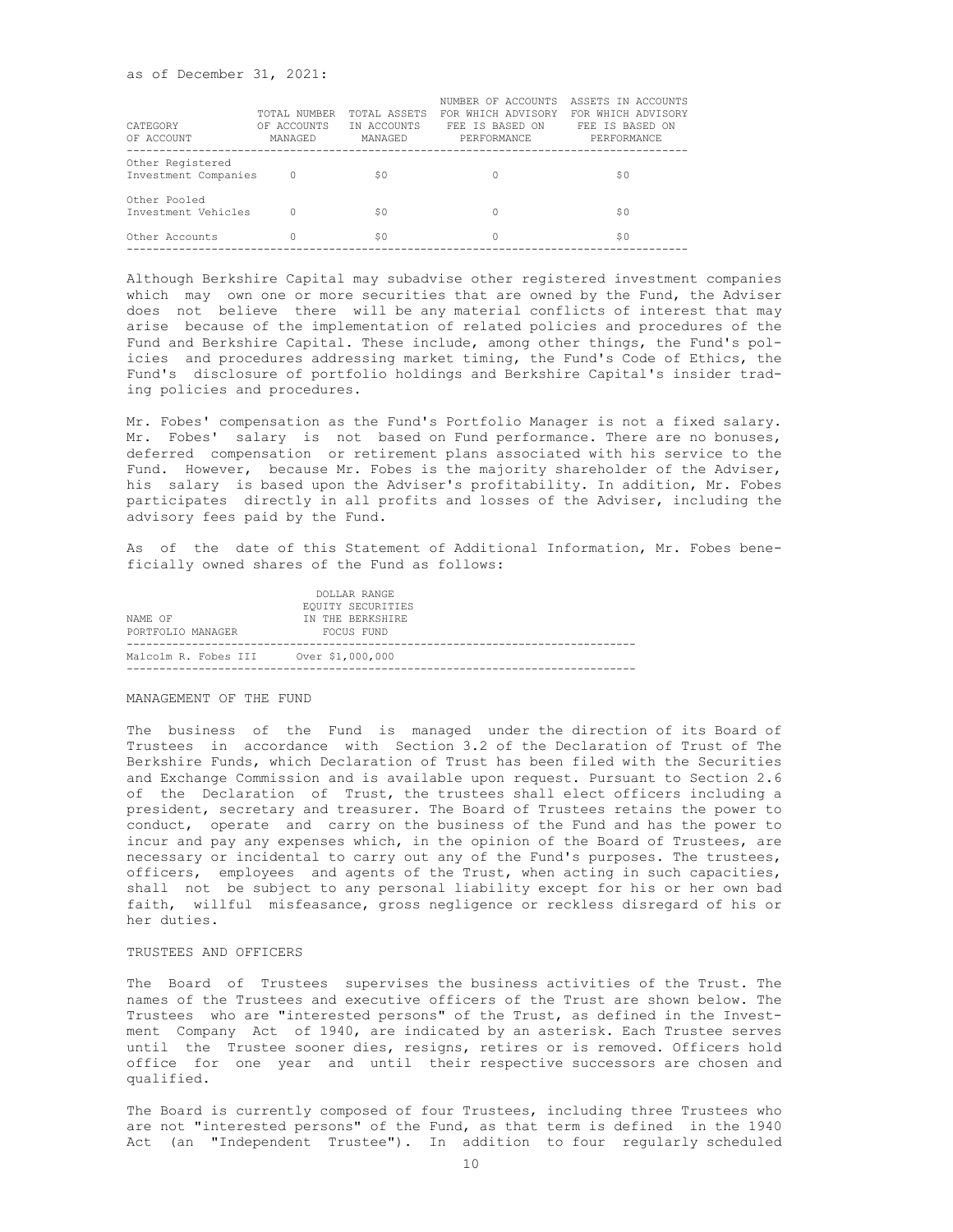meetings per year, the Board holds special meetings or informal conference calls to discuss specific matters that may require action prior to the next regular meeting. The Board of Trustees has established an Audit Committee comprised entirely of Trustees who are Independent Trustees. The Audit Committee is generally responsible for (i) overseeing and monitoring the Trust's internal accounting and control structure, its auditing function and its financial reporting process, (ii) selecting and recommending to the full Board of Trustees the appointment of auditors for the Trust, (iii) reviewing audit plans, fees, and other material arrangements with respect to the engagement of auditors, including permissible non-audit services performed; (iv) reviewing the qualifications of the auditor's key personnel involved in the foregoing activities and (v) monitoring the auditor's independence.

The Chairman of the Board of Trustees is Malcolm R. Fobes III, who is an "interested person" of the Trust, within the meaning of the 1940 Act. The Trust does not have a "lead" independent trustee. The use of an interested Chairman balanced by an independent Audit Committee allows the Board to access the expertise necessary of oversee the Trust, identify risks, recognize shareholder concerns and needs and highlight opportunities. The Audit Committee is able to focus Board time and attention to matters of interest to shareholders and, through its private sessions with the Trust's auditor, Chief Compliance Officer and legal counsel, stay fully informed regarding management decisions. Considering the size of the Trust and its shareholder base, the Trustees have determined that an interested Chairman balanced by an independent Audit Committee is the appropriate leadership structure for the Board of Trustees.

Mutual funds face a number of risks, including investment risk, compliance risk and valuation risk. The Board oversees management of the Fund's risks directly and through its officers. While day-to-day risk management responsibilities rest with the Fund's Chief Compliance Officer, investment advisers and other service providers, the Board monitors and tracks risk by: (1) receiving and reviewing quarterly reports related to the performance and operations of the Fund; (2) reviewing and approving, as applicable, the compliance policies and procedures of the Trust, including the Trust's valuation policies and transaction procedures; (3) periodically meeting with the portfolio manager to review investment strategies, techniques and related risks; (4) meeting with representatives of key service providers, including the Fund's investment adviser, administrator, transfer agent and the independent registered public accounting firm, to discuss the activities of the Fund; (5) engaging the services of the Chief Compliance Officer of the Fund to test the compliance procedures of the Trust and its service providers; (6) receiving and reviewing reports from the Trust's independent registered public accounting firm regarding the Fund's financial condition and the Trust's internal controls; and (7) receiving and reviewing an annual written report prepared by the Chief Compliance Officer reviewing the adequacy of the Trust's compliance policies and procedures and the effectiveness of their implementation. The Board has concluded that its general oversight of the investment adviser and other service providers as implemented through the reporting and monitoring process outlined above allows the Board to effectively administer its risk oversight function.

Each Trustee was nominated to serve on the Board of Trustees based on their particular experiences, qualifications, attributes and skills. The characteristics that have led the Board to conclude that each of the Trustees should continue to serve as a Trustee of the Trust are discussed below:

Malcolm R. Fobes III: Mr. Fobes has served as Chairman of the Board of Trustees since the Trust's inception in 1996. Mr. Fobes has also served as a securities analyst and a portfolio manager for the Advisor since 1997. In addition to the Trust, Mr. Fobes also serves as an Independent Director and Chairman of the Audit Committee for United States Commodity Funds, LLC. He has been listed with the CFTC as a Principal of United States Commodity Funds since November 2005. Through his experience as Chairman of the Trust, as an Independent Director and Chairman of the Audit Committee, and his employment experience, the Board of Trustees believes that Mr. Fobes is experienced with financial, accounting, regulatory and investment matters.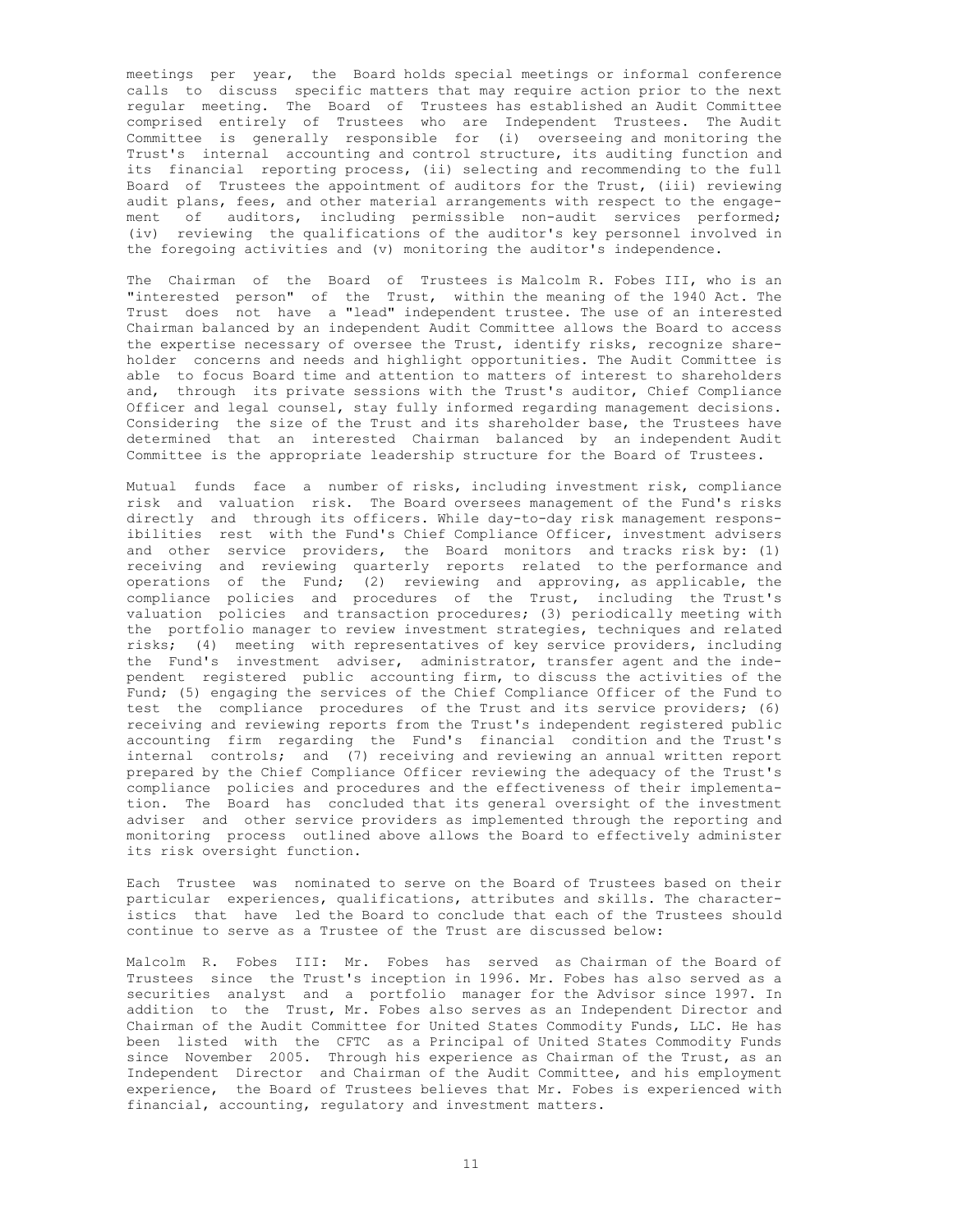Andrew W. Broer: Mr. Broer has served as a Trustee of the Trust since 1998. Mr. Broer has also served as Global Data Center Manager and Member of Technical Staff for Cisco Systems, Inc., from 1996 to 2013. From 2013 to 2014, Mr. Broer was Senior Manager of Data Center Operations for Box, Inc. From 2014 to present, Mr. Broer has been Manager of Data Center Tools and Monitoring for Apple, Inc. Through his experience as a Trustee of the Trust and his employment experience, the Board of Trustees believes that Mr. Broer is experienced with financial, accounting, regulatory and investment matters.

Peter M. Robinson: Mr. Robinson has served as a Trustee since August 21, 2020. Mr. Robinson possesses what the Board feels are unique experiences, qualifications and skills valuable to the Trust. He has been an Independent Director of United States Commodity Funds, LLC (a commodity pool operator and general partner to exchange-traded commodity funds) since September 2005. He has also been a Fellow since 1993 with the Hoover Institution. He authored three books and has been published in the New York Times, Red Herring, and Forbes ASAP and is the editor of Can Congress Be Fixed?: Five Essays on Congressional Reform (Hoover Institution Press, 1995). Mr. Robinson has been listed as a principal of United States Commodity Funds, LLC with the Commodity Futures Trading Commission (CFTC) and National Futures Association (NFA) since December 2005. He earned an MBA from the Stanford University Graduate School of Business, graduated from Oxford University in 1982 after studying politics, philosophy, and economics and graduated summa cum laude from Dartmouth College in 1979. The Board believes Mr. Robinson's experience and expertise as a director, author and analyst, including his expertise in regulatory issues, adds depth and understanding to its consideration of the Trustee's obligations to the Trust and shareholders.

David A. White: Mr. White has served as a Trustee since August 21, 2020. Mr. White possesses what the Board feels are unique experiences, qualifications and skills valuable to the Trust. He has been Executive Director, Internal Audit/Risk Management of Gilead Sciences, Inc., since June 2020. In this position he is responsible for internal audit, compliance and risk management functions. He was Executive Director, North America Controller of Gilead Sciences, Inc., from August 2016 to May 2020. In this position, he was responsible for North America controllership functions including financial shared services (record to report, accounts receivable, fixed assets, payroll,<br>and accounts payable), accounting (revenue accounting and accounts payable), accounting (revenue accounting royalties/collaborations) and business process functions (global process leadership, project management office). Previously, he served in various financial roles for Yahoo! Inc. over a number of years, culminating in VP & Assistant Controller, Operations, April 2014 to August 2016. Mr. White is also a certified public accountant (CPA), holds an MBA from the University of California – Los Angeles, and holds a Bachelor of Science degree from Santa Clara University. The Board believes Mr. White's experience and expertise as an accountant, auditor, and financial analyst, including his expertise in public company financial regulatory issues, adds depth and understanding to its consideration of the Trustee's obligations to the Trust and shareholders.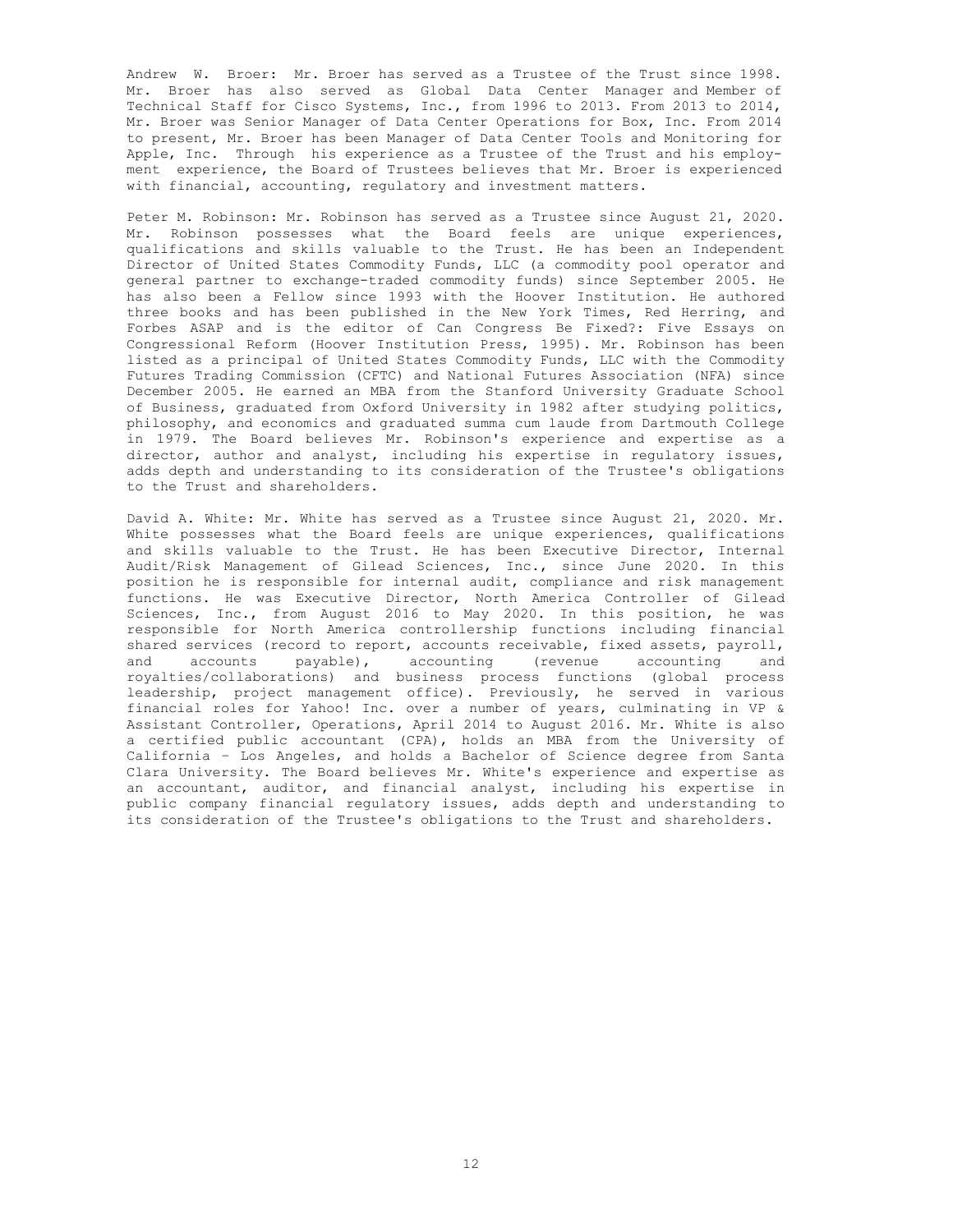| The trustees and officers, together with their addresses, age, principal<br>occupations during the past five years are as follows:                                                                  |                                                                                                      |                                               |                                                                                                                                                                                                                                                                                                                                                                                                                                                                                                      |                         |                                                    |
|-----------------------------------------------------------------------------------------------------------------------------------------------------------------------------------------------------|------------------------------------------------------------------------------------------------------|-----------------------------------------------|------------------------------------------------------------------------------------------------------------------------------------------------------------------------------------------------------------------------------------------------------------------------------------------------------------------------------------------------------------------------------------------------------------------------------------------------------------------------------------------------------|-------------------------|----------------------------------------------------|
| NAME, ADDRESS AND YEAR<br>OF BIRTH                                                                                                                                                                  |                                                                                                      |                                               | $\begin{tabular}{l l l l l} \multicolumn{2}{c}{\textbf{PERM OF}} & \multicolumn{2}{c}{\textbf{PRINCIPAL}} & \multicolumn{2}{c}{\textbf{IN FUND}} & \multicolumn{2}{c}{\textbf{HELD BY}} \\ \multicolumn{2}{c}{\textbf{POSITION}(S)} & \multicolumn{2}{c}{\textbf{OFFICE AND}} & \multicolumn{2}{c}{\textbf{OCCUPATION}(S)} & \multicolumn{2}{c}{\textbf{C}CUPATION(S)} & \multicolumn{2}{c}{\textbf{C}CUPATION(S)} & \multicolumn{2}{c}{\textbf{COMPLEX}} & \multicolumn{2}{c}{\textbf{FELD BY}} \\$ | NUMBER OF<br>PORTFOLIOS | OTHER<br>DIRECTORSHIPS<br>DURING PAST              |
| INTERESTED TRUSTEES AND OFFICERS                                                                                                                                                                    |                                                                                                      |                                               |                                                                                                                                                                                                                                                                                                                                                                                                                                                                                                      |                         |                                                    |
| Malcolm R. Fobes III*<br>475 Milan Drive<br>Suite #103<br>San Jose, CA 95134<br>Year of Birth: 1964                                                                                                 | President,<br>Treasurer,<br>Secretary,<br>Chief Investment<br>Officer and Chief<br>Financial Officer | since 1996                                    | Trustee, Indefinite; Chairman & CEO; 1 Independent<br>Berkshire Capital<br>Holdings, Inc.<br>(1993-Present)                                                                                                                                                                                                                                                                                                                                                                                          |                         | Director; United<br>States Commodity<br>Funds, LLC |
| Sothara Chin<br>475 Milan Drive<br>Suite #103<br>San Jose, CA 95134<br>Year of Birth: 1966                                                                                                          | Officer                                                                                              |                                               | Chief Indefinite; Managing Member,<br>Compliance Since 2021 Fit Compliance LLC<br>2016 to Present                                                                                                                                                                                                                                                                                                                                                                                                    | N/A                     | N/A                                                |
| * Trustees who are considered "interested persons" as defined in Section 2(a)(19) of the Investment Company<br>Act of 1940 by virtue of their affiliation with the Adviser.<br>INDEPENDENT TRUSTEES |                                                                                                      |                                               |                                                                                                                                                                                                                                                                                                                                                                                                                                                                                                      |                         |                                                    |
| Andrew W. Broer<br>475 Milan Drive<br>Suite #103<br>San Jose, CA 95134<br>Year of Birth: 1965                                                                                                       | Independent Indefinite;<br>Trustee Since 1998                                                        |                                               | Manager,<br>Data Center Tools<br>and Monitoring,<br>Apple, Inc.<br>$(2014-present)$                                                                                                                                                                                                                                                                                                                                                                                                                  | 1                       | None                                               |
| Peter M. Robinson<br>475 Milan Drive<br>Suite #103<br>San Jose, CA 95134<br>Year of Birth: 1957                                                                                                     |                                                                                                      |                                               | Independent Indefinite; Murdoch-Distinguished 1 Independent<br>Trustee Since 2020 Policy Fellow at the Director; United<br>Magnetiation Citates Cempediture<br>Hoover Institution<br>and editor of Hoover's<br>Quarterly journal, the<br>Hoover Digest, 1993 to<br>present.                                                                                                                                                                                                                          |                         | States Commodity<br>Funds, LLC                     |
| David A. White<br>475 Milan Drive<br>Suite #103<br>San Jose, CA 95134<br>Year of Birth: 1967                                                                                                        |                                                                                                      | Independent Indefinite;<br>Trustee Since 2020 | Executive Director, 1<br>Internal Audit/Risk<br>Management, Gilead<br>Sciences, Inc., June<br>to present; Executive<br>Director, North<br>America Controller,<br>Gilead Sciences, Inc.,<br>Aug. 2016 to May 2020;<br>Senior Director,<br>North America<br>Controller Aug. 2016<br>to Nov. 2018                                                                                                                                                                                                       |                         | None                                               |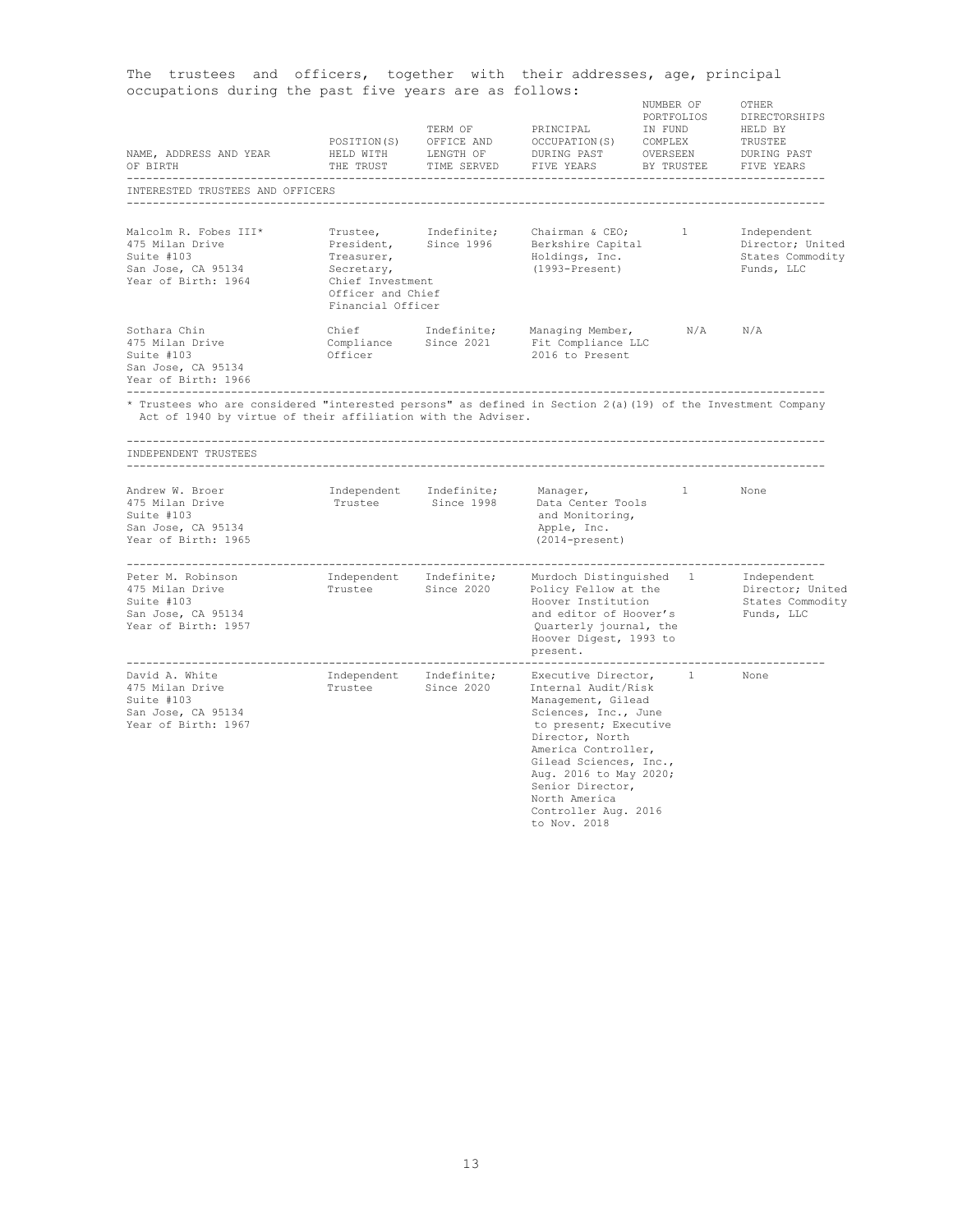### COMMITTEES

The Board of Trustees may establish various committees to facilitate the timely and efficient consideration of matters of importance to Independent Trustees, the Trust, and the Trust's shareholders and to facilitate compliance with legal and regulatory requirements. Currently, the Board of Trustees has one standing committee, an Audit Committee.

The Audit Committee is composed of both the Independent Trustees. The Audit Committee meets once a year, or more often as required, in conjunction with meetings of the Board of Trustees. The Audit Committee oversees and monitors the Trust's internal accounting and control structure, its auditing function and its financial reporting process. The Audit Committee recommends to the full Board of Trustees the appointment of auditors for the Trust. The Audit Committee also reviews audit plans, fees, and other material arrangements with respect to the engagement of auditors, including permissible non-audit services performed. It reviews the qualifications of the auditor's key personnel involved in the foregoing activities and monitors the auditor's independence. During the fiscal year ended December 31, 2021, the Audit Committee held three meetings.

## BOARD INTEREST IN THE FUND

As of December 31, 2021, the Trustees owned the following amounts in the Fund:

| NAME OF TRUSTEE                                                                 | DOLLAR RANGE OF<br>EOUITY SECURITIES<br>IN THE BERKSHIRE<br>FOCUS FUND | AGGREGATE DOLLAR RANGE<br>OF EOUITY SECURITIES IN<br>ALL REGISTERED INVESTMENT<br>COMPANIES OVERSEEN BY TRUSTEE<br>IN FAMILY OF INVESTMENT COMPANIES |
|---------------------------------------------------------------------------------|------------------------------------------------------------------------|------------------------------------------------------------------------------------------------------------------------------------------------------|
| Malcolm R. Fobes III*<br>Andrew W. Broer<br>Peter M. Robinson<br>David A. White | over \$100,000<br>over \$100,000<br>None<br>$$50,001 - $100,000$       | over \$100,000<br>over \$100,000<br>None<br>$$50,001 - $100,000$                                                                                     |

\* Trustees who are considered "interested persons" as defined in Section 2(a)(19) of the Investment Company Act of 1940 by virtue of their affiliation with the Adviser.

#### COMPENSATION

Trustee fees are paid by the Adviser pursuant to its Administration Agreement with the Trust. Officers and Trustees of the Fund who are deemed "interested persons" of the Trust receive no compensation from the Adviser. The compensation paid to the Trustees for the year ended December 31, 2021 is set forth in the following table:

| NAME AND POSITION                                                                                                               | AGGREGATE<br>COMPENSATION<br>FROM THE FUND FUND EXPENSES | PENSION OR<br>RETIREMENT BENEFITS<br>ACCRUED AS PART OF | ESTIMATED ANNUAL<br>BENEFITS UPON<br>RETIREMENT | TOTAL COMPENSATION<br>FROM FUND |
|---------------------------------------------------------------------------------------------------------------------------------|----------------------------------------------------------|---------------------------------------------------------|-------------------------------------------------|---------------------------------|
| Malcolm R. Fobes III<br>Trustee, President,<br>Treasurer, Secretary,<br>Chief Investment Officer and<br>Chief Financial Officer | \$0                                                      | \$0                                                     | \$0                                             | \$0                             |
| Andrew W. Broer<br>Independent Trustee,                                                                                         | $$30.000*$                                               | \$0                                                     | \$0                                             | $$30,000*$                      |
| Peter M. Robinson<br>Independent Trustee,                                                                                       | $$30,000*$                                               | \$0                                                     | \$0                                             | $$30,000*$                      |
| David A. White<br>Independent Trustee,                                                                                          | $$30.000*$                                               | \$0                                                     | \$0                                             | $$30,000*$                      |

\*These amounts represent payment by the Adviser to each Independent Trustee for the fiscal year ended December 31, 2021.

-----------------------------------------------------------------------------------------------------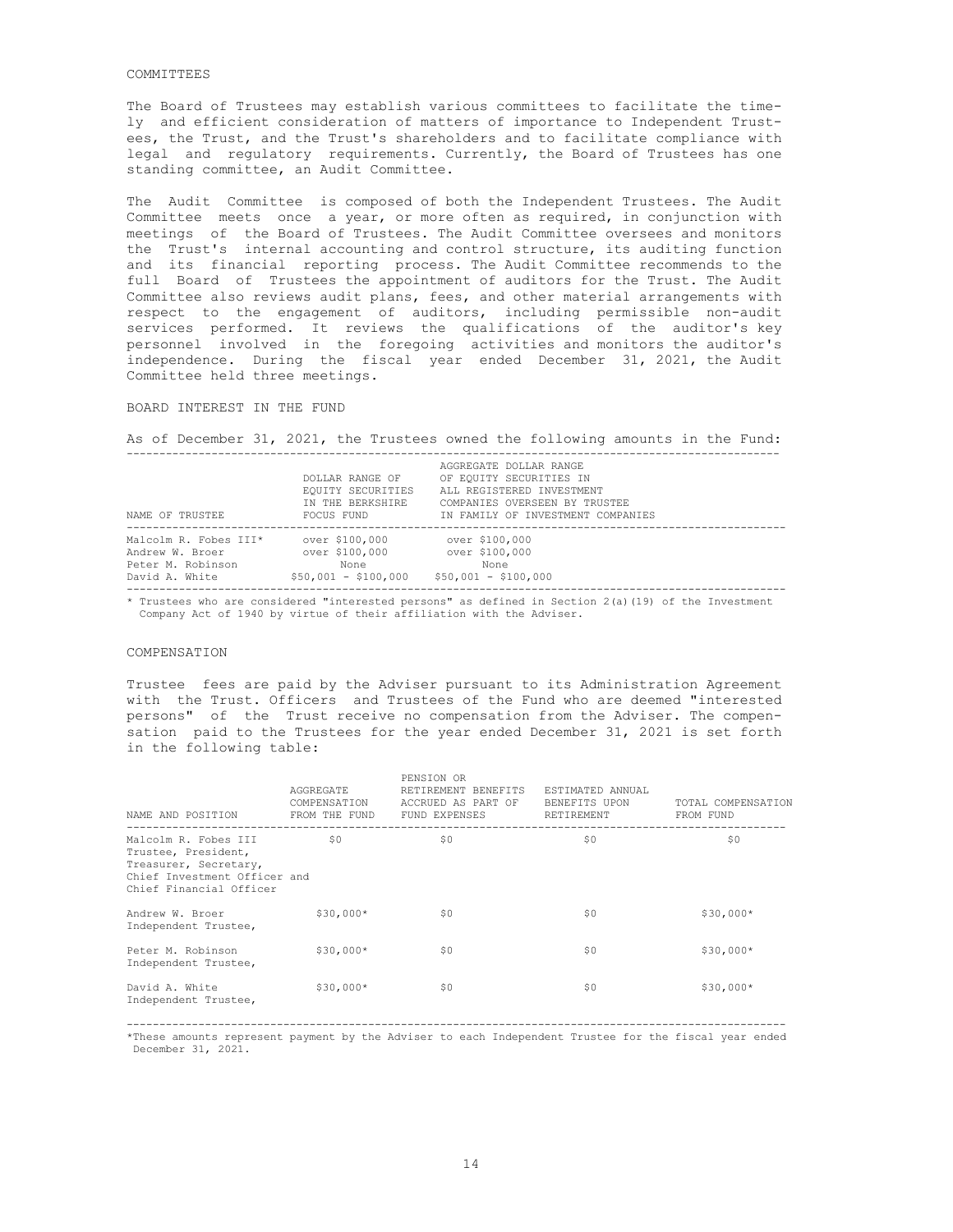## CONTROL PERSONS AND PRINCIPAL SECURITY HOLDERS

A principal shareholder is any person who owns (either of record or beneficially) 5% or more of the outstanding shares of any of the Fund. A control person is one who owns, either directly or indirectly, more than 25% of the voting securities of a company or acknowledges the existence of such control. As of April 4, 2022, the following shareholders were considered to be either a control person or principal shareholder of the Fund:

| NAME AND<br>ADDRESS                                                                                                                                            | PERCENT TYPE OF<br>OWNERSHIP OWNERSHIP |  |
|----------------------------------------------------------------------------------------------------------------------------------------------------------------|----------------------------------------|--|
| National Financial Services Corp. 56.29% Record<br><b>FBOC</b><br>One World Financial Center<br>200 Liberty Street, 5th Floor<br>New York, New York 10281-1003 |                                        |  |
| Charles Schwab & Co., Inc.<br>For Benefit of Test Account<br>211 Main Street<br>San Francisco, CA 94105                                                        | 17.81% Record                          |  |
| TD Ameritrade, Inc.<br>For Benefit of Our Clients<br>P.O. Box 2226<br>Omaha, NE 68103-2226                                                                     | 9.83% Record                           |  |

Based on the foregoing, National Financial Services Corp. could be deemed to own a controlling interest in the Berkshire Focus Fund (i.e., more than 25% of the Fund's outstanding shares). Shareholders with a controlling interest could affect the outcome of proxy voting or the direction of management of the Fund.

As of April 4, 2022 all Trustees and Officers of the Trust, as a group, owned 1.72% of the Fund's outstanding shares.

#### REDEMPTION OF SHARES

The Fund has made an election under Rule 18f-1 whereby the Fund may pay for shares redeemed in part through a distribution of portfolio securities. Pursuant to Rule 18f-1, the Fund must pay in cash all requests for redemption by any shareholder of record, limited in amount with respect to each shareholder during any ninety-day period to the lesser of \$250,000 or 1% of the net value of the Fund at the beginning of such period. Any such distributions will be taxable to the shareholder.

The Fund may redeem its shares if the Board of Trustees determines that failure to do so may have materially adverse consequences to Fund shareholders, such as in a situation where Fund expenses on a per share basis are deemed to be excessive.

The Fund may redeem its shares if the Board of Trustees determines to liquidate the Fund. An involuntary redemption will create a capital gain or a capital loss which may have tax consequences about which you should consult your tax advisor.

# PURCHASES AND SALES THROUGH BROKER DEALERS

Shares of the Fund may be purchased through broker dealers and other intermediaries. The Fund has authorized one or more brokers to receive on its behalf purchase and redemption orders. Such brokers are authorized to designate other intermediaries to receive purchase and redemption orders on the Fund's behalf. The Fund will be deemed to have received a purchase or redemption order when an authorized broker or, if applicable, a broker's authorized designee, received the order. Customer orders will be priced at the Fund's net asset value next computed after they are received by an authorized broker or the broker's authorized designee.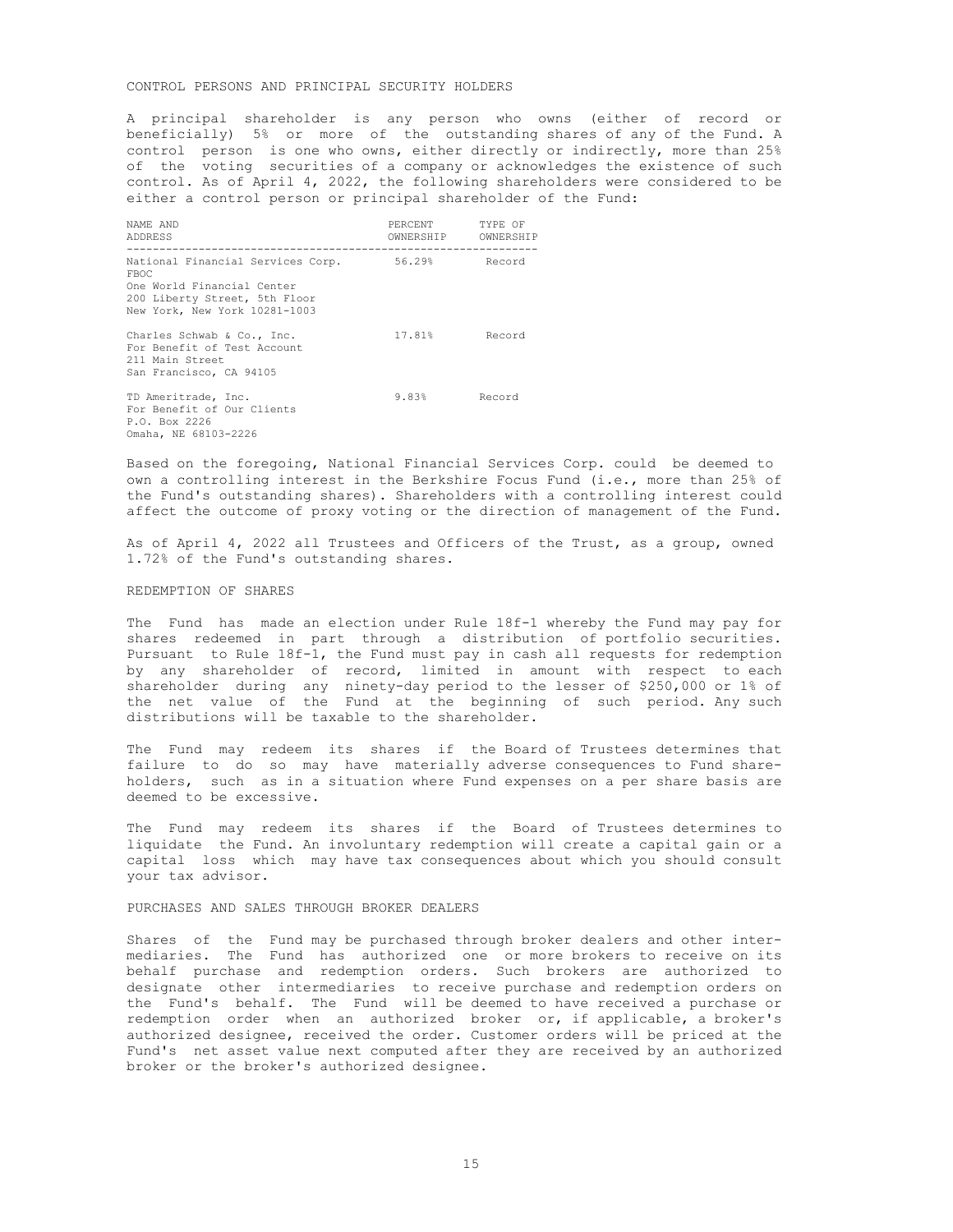## PERFORMANCE INFORMATION

The Fund's total returns are based on the overall dollar or percentage change in value of a hypothetical investment in the Fund, assuming all dividends and distributions are reinvested. Average annual total return reflects the hypothetical annually compounded return that would have produced the same cumulative total return if the Fund's performance had been constant over the entire period presented. Because average annual total returns tend to smooth out variations in the Fund's returns, investors should recognize that they are not the same as actual year-by-year returns. Average annual return is based on historical earnings and is not intended to indicate future performance. Under regulations adopted by the Securities and Exchange Commission, the Fund's average annual total return quotations included in the prospectus are calculated according to the formula below. In calculating the ending redeemable value, all dividends and distributions by the Fund are assumed to have been reinvested at net asset value as described in the Prospectus on the reinvestment dates during the period. Additionally, redemption of shares is assumed to occur at the end of the time period.

AVERAGE ANNUAL TOTAL RETURN

#### $P(1+T)^n$  = ERV

Where:

 $P = a$  hypothetical initial payment of \$1,000 T = average annual total return  $n = number of years (1, 5, or 10)$  ERV = ending redeemable value of a hypothetical \$1,000 payment made at the beginning of the 1-, 5-, or 10 year period, at the end of such period (or fractional portion thereof).

AVERAGE ANNUAL TOTAL RETURNS (AFTER TAXES ON DISTRIBUTIONS)

The average annual total return (after taxes on distributions) is computed by finding the average annual compounded rates of return over the periods that would equate the initial amount invested to the ending value, according to the following formula:

# $P(1+T)^n = ATV(D)$

Where "P" equals a hypothetical initial payment of \$1,000; "T" equals average annual total return (after taxes on distributions); "n" equals the number of years; and "ATV(D)" equals the ending value of a hypothetical \$1,000 investment made at the beginning of the stated periods at the end of the stated periods, after taxes on Fund distributions but not after taxes on redemptions.

AVERAGE ANNUAL TOTAL RETURN (AFTER TAXES ON DISTRIBUTIONS AND REDEMPTIONS)

The average annual total return (after taxes on distributions and sale of Fund shares) is computed by finding the average annual compounded rates of return over the periods that would equate the initial amount invested to the ending value, according to the following formula:

#### $P(1+T)^n = ATV(DR)$

Where "P" equals a hypothetical initial payment of \$1,000; "T" equals average annual total return (after taxes on distributions); "n" equals the number of years; and "ATV(DR)" equals ending value of a hypothetical \$1,000 investment made at the beginning of the stated periods at the end of the stated periods, after taxes on Fund distributions and redemptions.

NET ASSET VALUE

The net asset value per share of the Fund is calculated for the shares by adding the value of all fund securities and other assets belonging to the Fund, subtracting the liabilities charged to the Fund, and dividing the result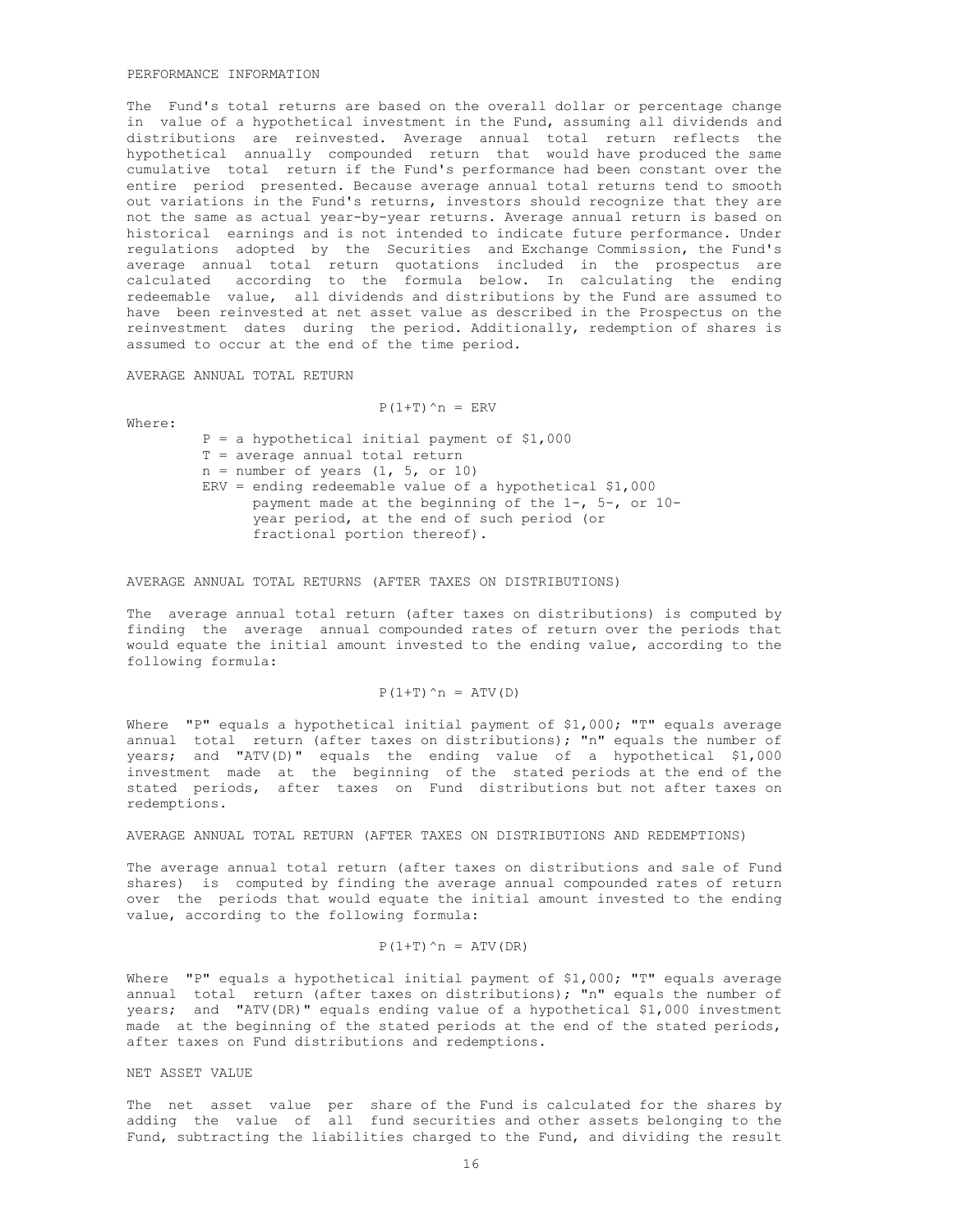by the number of outstanding shares of the Fund. Assets belonging to the Fund consist of the consideration received upon the issuance of shares of the Fund together with all net investment income, realized gains/losses and proceeds derived from the investment thereof, including any proceeds from the sale of such investments, and any funds or payments derived from any reinvestment of such proceeds.

Net asset value for purposes of pricing purchase and redemption orders is determined as of the close of regular trading hours on the New York Stock Exchange, normally, 4:00 p.m. Eastern time, on each day the Exchange is open for trading and the Federal Reserve Bank's Fedline System is open. Currently, the Exchange observes the following holidays: New Year's Day, Martin Luther King, Jr. Day, Presidents' Day, Good Friday, Memorial Day, Juneteenth National Independence Day, Independence Day, Labor Day, Thanksgiving and Christmas Day.

An example of how the Fund calculated the net asset value per share as of

 Net Assets ------------------ = Net Asset Value per share Shares Outstanding \$747,424,048 ------------ = \$36.21 20,640,354

#### PORTFOLIO TRANSACTIONS AND BROKERAGE

December 31, 2021 is as follows:

Subject to policies established by the Board of Trustees of the Trust, the Adviser is responsible for the Fund's portfolio decisions and the placing of the Fund's portfolio transactions. In placing portfolio transactions, the Adviser seeks the best qualitative execution for the Fund, taking into account such factors as price (including the applicable brokerage commission or dealer spread), the execution capability, financial responsibility and responsiveness of the broker or dealer and the brokerage and research services provided by the broker or dealer. The Adviser generally seeks favorable prices and commission rates that are reasonable in relation to the benefits received.

The portfolio turnover rate for the Fund is calculated by dividing the lesser of amounts of purchases or sales of portfolio securities for the reporting period by the monthly average value of the portfolio securities owned during the reporting period. The calculation excludes all securities whose maturities or expiration dates at the time of acquisition are one year or less. Portfolio turnover may vary greatly from year to year as well as within a particular year, and may be affected by cash requirements for redemption of shares and by requirements which enable the Fund to receive favorable tax treatment. Portfolio turnover will not be a limiting factor in making portfolio decisions, and the Fund may engage in short-term trading to achieve their respective investment objectives. High portfolio turnover involves correspondingly greater expenses to the Fund, including brokerage commissions or dealer markups and other transaction costs on the sale of securities and reinvestments in other securities. Such sales also may result in adverse tax consequences to the Fund's shareholders. The trading costs and tax effects associated with portfolio turnover may adversely affect the Fund's performance. The portfolio turnover rates for the Berkshire Focus Fund for the three years ended December 31, 2019, 2020 and 2021 were 980.3%, 1,599.1% and 1,424.8%, respectively. The primary reason for the variation in portfolio turnover is that the rates reflect the Adviser's trading strategy in response to volatile market conditions and the Adviser's efforts to reduce the risk in the portfolio by trading more actively.

The Adviser is specifically authorized to select brokers or dealers who also provide brokerage and research services to the Fund and/or the other accounts over which the Adviser exercises investment discretion and to pay such brokers or dealers a commission in excess of the commission another broker or dealer would charge if the Adviser determines in good faith that the commission is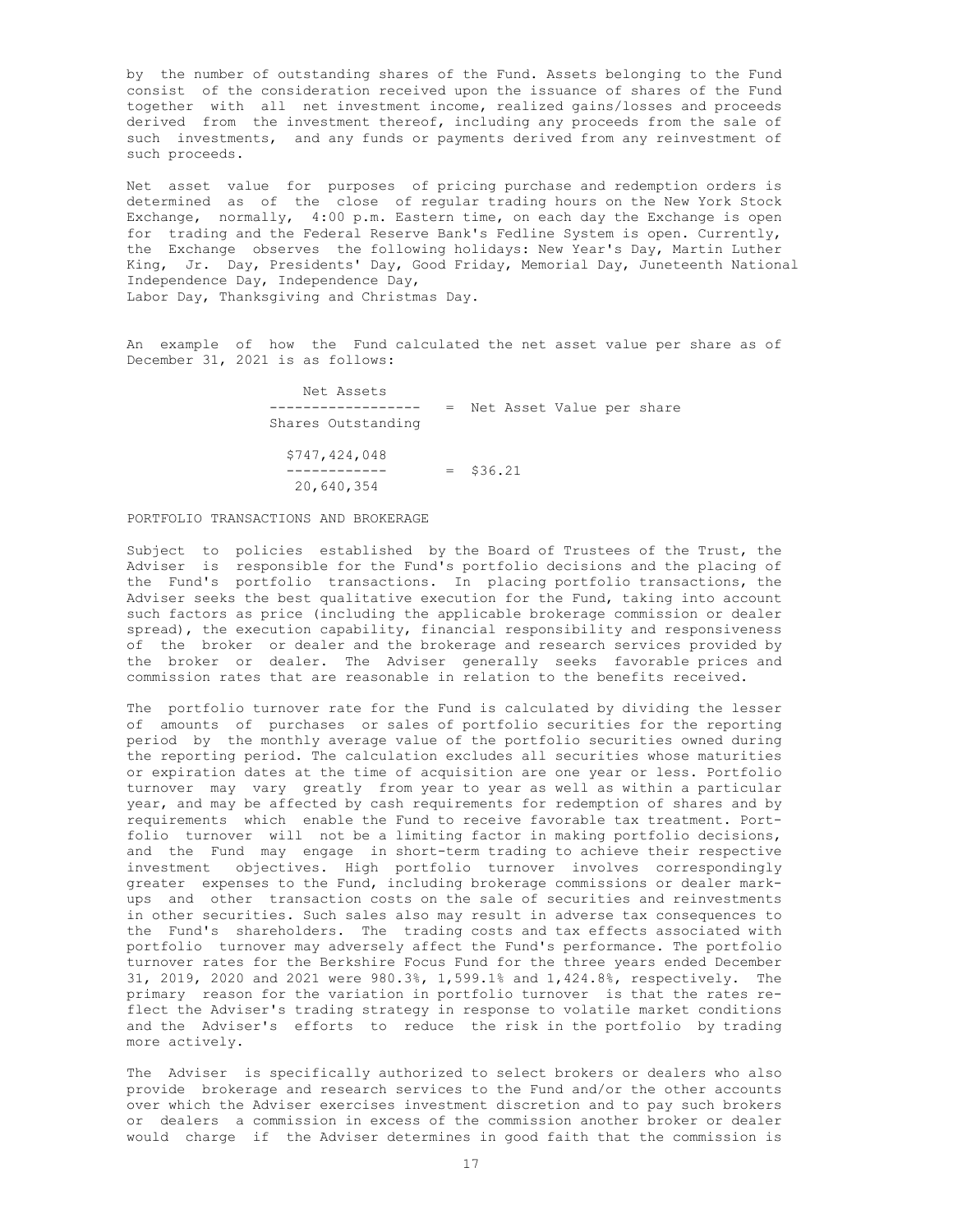reasonable in relation to the value of the brokerage and research services provided. The determination may be viewed in terms of a particular transaction or the Adviser's overall responsibilities with respect to the Trust and to other accounts over which it exercises investment discretion.

Research services include supplemental research, securities and economic analyses, statistical services and information with respect to the availability of securities or purchasers or sellers of securities and analyses of reports concerning performance of accounts. The research services and other information furnished by brokers through whom the Fund effects securities transactions may also be used by the Adviser in servicing all of its accounts. Similarly, research and information provided by brokers or dealers serving other clients may be useful to the Adviser in connection with its services to the Fund. Although research services and other information are useful to the Fund and the Adviser, it is not possible to place a dollar value on the research and other information received. It is the opinion of the Board of Trustees and the Adviser that the review and study of the research and other information will not reduce the overall cost to the Adviser of performing its duties to the Fund under the Advisory Agreement.

Over-the-counter transactions will be placed either directly with principal market makers or with broker-dealers, if the same or a better price, including commissions and executions, is available. Fixed income securities are normally purchased directly from the issuer, an underwriter or a market maker. Purchases include a concession paid by the issuer to the underwriter and the purchase price paid to a market maker may include the spread between the bid and asked prices. For the fiscal years ended December 31, 2019, 2020 and 2021, the Berkshire Focus Fund paid brokerage commissions of \$522,328, \$1,264,634 and \$1,669,860, respectively.

#### CUSTODIAN

The Huntington National Bank, 41 South High Street, Columbus, Ohio 43287, has been selected to act as Custodian of the Fund's investments. The Custodian acts as the Fund's depository, safekeeps its portfolio securities and investments, collects all income and other payments with respect thereto, disburses funds as instructed and maintains records in connection with its duties.

#### FUND SERVICES

Mutual Shareholder Services, LLC, 8000 Town Centre Drive, Suite 400, Broadview Heights, Ohio 44147 ("MSS") is retained by Berkshire Capital to act as the Fund's Transfer Agent. MSS will maintain the records of each shareholder's account, process purchases and redemptions of the Fund's shares and act as dividend and distribution disbursing agent. MSS calculates daily net asset value per share and maintains such books and records as are necessary to enable MSS to perform its duties. For the fiscal year ended December 31, 2019, the Adviser paid MSS \$57,339 for transfer agent and accounting services. For the fiscal year ended December 31, 2020, the Adviser paid MSS \$77,446 for transfer agent and accounting services. For the fiscal year ended December 31, 2021, the Adviser paid MSS \$103,072 for transfer agent and accounting services.

Premier Fund Solutions, Inc., 1939 Friendship Drive, Suite C, El Cajon, CA 92020 provides the Fund with administrative services, including regulatory reporting and necessary office equipment, personnel and facilities. PFS receives a monthly fee from Berkshire Capital equal to an annual rate of 0.07% of the Fund's assets under \$200 million, 0.05% of the next \$500 million of the Fund's average daily net assets, and 0.03% of the average daily net assets of the Fund thereafter (subject to a minimum monthly fee of \$2,500). For the fiscal year ended December 31, 2019, the Adviser paid Premier Fund Solutions, Inc. \$176,110 for administrative services. For the fiscal year ended December 31, 2020, the Adviser paid Premier Fund Solutions, Inc. \$319,701 for administrative services. For the fiscal year ended December 31, 2021, the Adviser paid Premier Fund Solutions, Inc. \$437,090 for administrative services.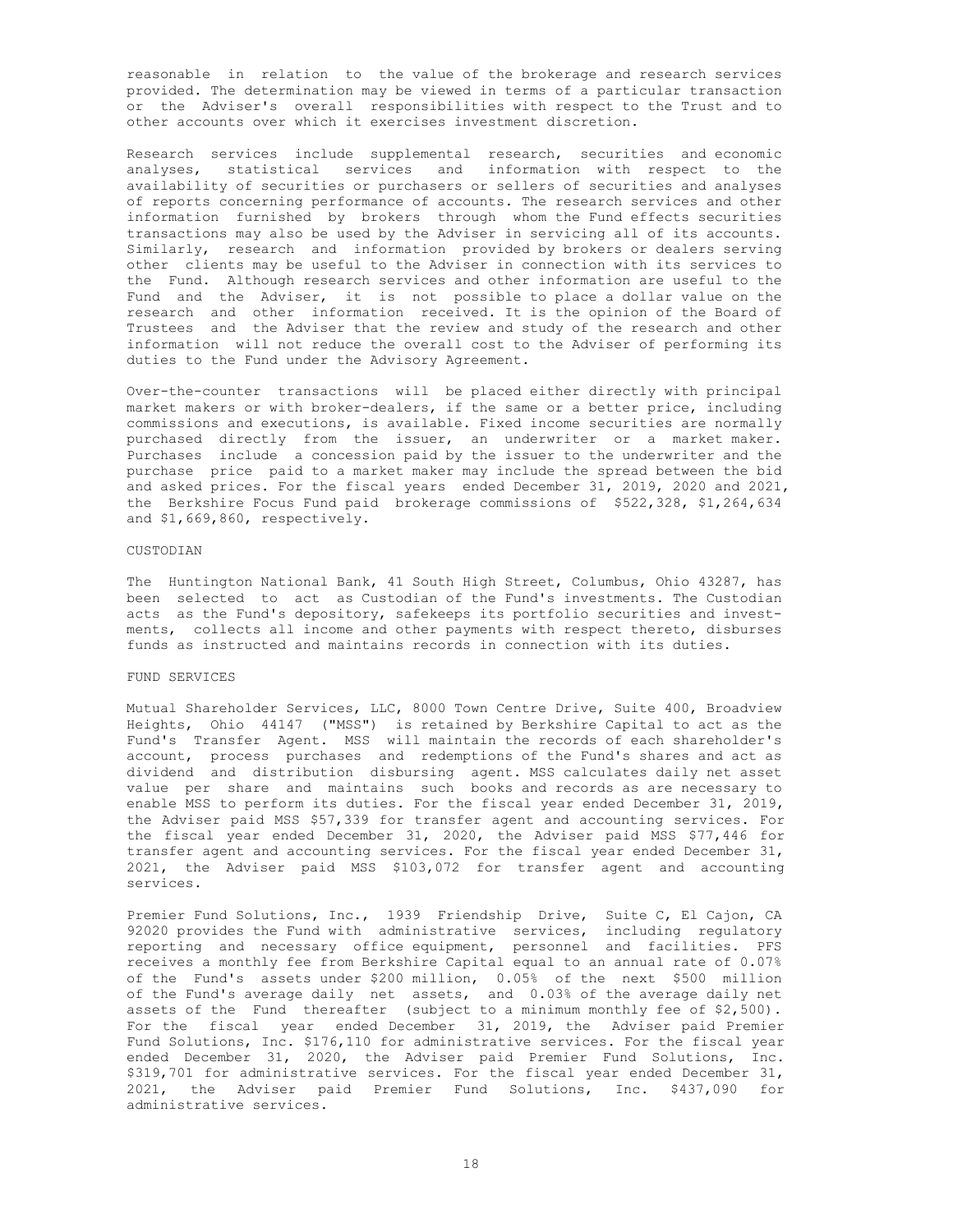#### INDEPENDENT REGISTERED PUBLIC ACCOUNTING FIRM

Cohen & Company, Ltd., 342 North Water Street, Suite 830, Milwaukee, Wisconsin ("Cohen") has been selected as independent registered public accounting firm for the Trust for the fiscal year ending December 31, 2022. Cohen performs an annual audit of the Fund's financial statements and provides financial, tax and accounting consulting services as requested.

#### DISTRIBUTOR

Arbor Court Capital, LLC (the "Distributor"), located at 8000 Town Centre Drive, Suite #400, Broadview Heights, Ohio, 44147, serves as the principal underwriter of the Fund's shares. The Distributor is a broker-dealer and acts as the Fund's principal underwriter in a continuous public offering of the Fund's shares.

## CODE OF ETHICS

The Trust and the Adviser have each adopted a Code of Ethics (the "Code") under Rule 17j-1 of the Investment Company Act of 1940. The personnel subject to the Code are permitted to invest in securities, including securities that may be purchased or held by the Fund. You may obtain a copy of the Code from the Securities and Exchange Commission.

## ANTI-MONEY LAUNDERING PROGRAM

The Trust has established an Anti-Money Laundering Compliance Program (the "Program") as required by the Uniting and Strengthening America by Providing Appropriate Tools Required to Intercept and Obstruct Terrorism Act of 2001 ("USA PATRIOT Act"). To ensure compliance with this law, the Trust's Program provides for the development of internal practices, procedures and controls, designation of anti-money laundering compliance officers, an ongoing training program and an independent audit function to determine the effectiveness of the Program.

Procedures to implement the Program include, but are not limited to, determining that the Fund's transfer agent has established proper anti-money laundering procedures, reporting suspicious and/or fraudulent activity and a complete and thorough review of all new opening account applications. The Fund will not transact business with any person or entity whose identity cannot be adequately verified under the provisions of the USA PATRIOT Act.

As a result of the Program, the Trust may be required to "freeze" the account<br>of a shareholder if the shareholder appears to be involved in suspicious a shareholder if the shareholder appears to be involved in suspicious activity or if certain account information matches information on government lists of known terrorists or other suspicious persons, or the Trust may be required to transfer the account or proceeds of the account to a governmental agency.

#### PROXY VOTING PROCEDURES

The Adviser provides a voice on behalf of shareholders of the Fund. The Adviser views the proxy voting process as an integral part of the relationship with the Fund. The Adviser is also in a better position to monitor corporate actions, analyze proxy proposals, make voting decisions and ensure that proxies are submitted promptly. Therefore, the Fund delegates its authority to vote proxies to the Adviser, subject to the supervision of the Board of Trustees. The Fund's proxy voting policies are summarized below.

POLICIES OF THE ADVISER. It is the Adviser's policy to vote all proxies received by the Fund within a reasonable amount of time of receipt. Upon receiving each proxy the Adviser will review the issues presented and make a decision to vote for, against or abstain on each of the issues presented in accordance with the proxy voting guidelines that it has adopted. The Adviser will consider information from a variety of sources in evaluating the issues presented in a proxy. The Adviser will pay particular attention to three primary areas: (1) Accountability - Suitable procedures implemented to ensure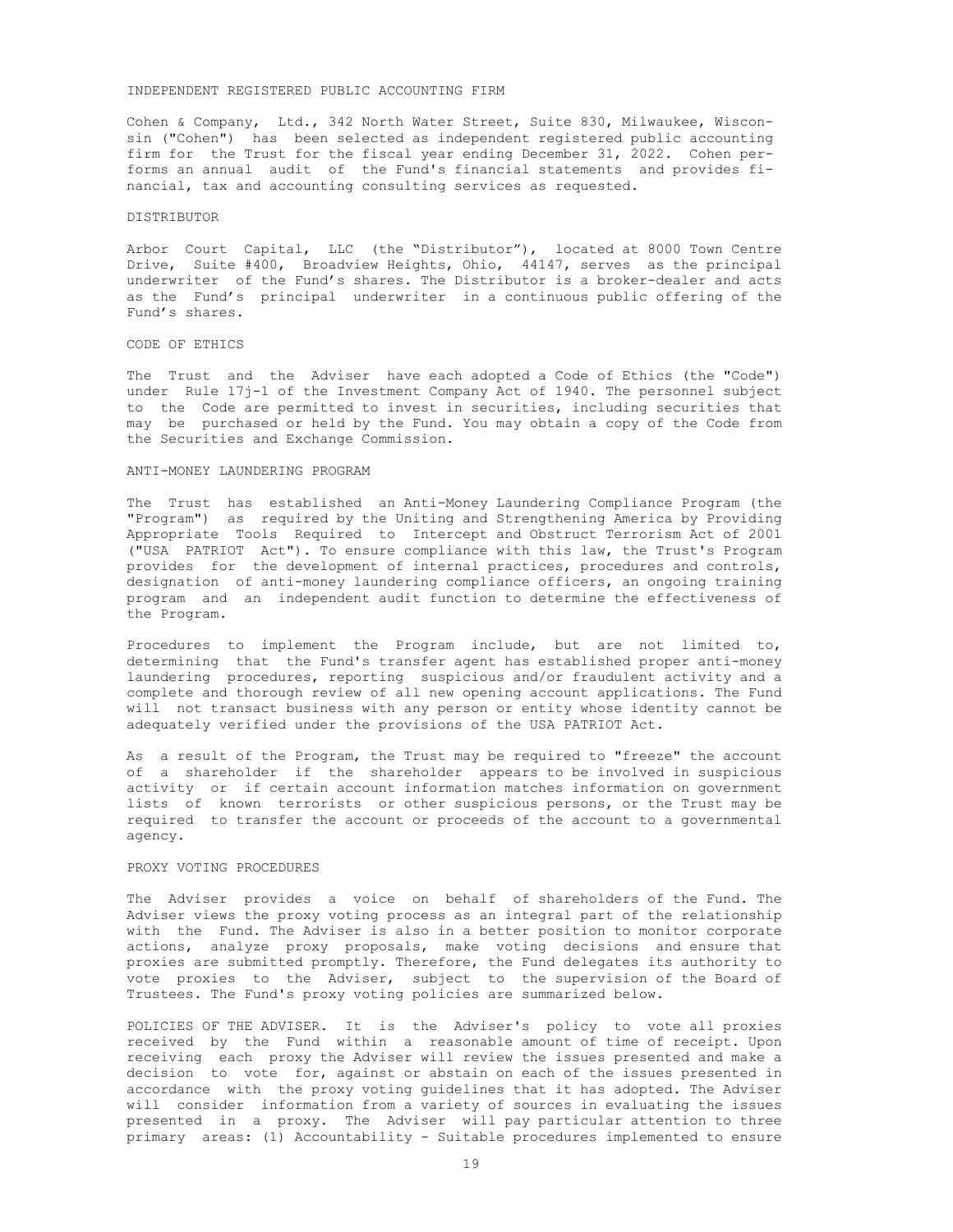that management of a company is accountable to its board of directors and its board accountable to shareholders; (2) Alignment of Management and Shareholder Interests - the management and board of directors share goals and mutual interest in the benefit of the company's shareholders; and, (3) Transparency timely disclosure of important information of a company's financial performance and operations allows easy evaluation by investors.

CONFLICTS OF INTEREST. The Adviser's duty is to vote in the best interests of the Fund's shareholders. Therefore, in situations where there is a conflict of interest between the interests of the Adviser and the interests of the Fund, the Adviser will abstain from making a voting decision and will forward all of the necessary proxy voting materials to the Trust to enable the Board to make a voting decision. When the Board is required to make a proxy voting decision, only the Trustees without a conflict of interest with regard to the security in question or the matter to be voted upon shall be permitted to participate in the decision of how the Fund's vote will be cast.

MORE INFORMATION. The actual voting records relating to portfolio securities during the most recent 12-month period ended June 30 (starting with the year ending June 30, 2004) is available without charge, upon request by calling toll-free, 1-877-526-0707 or by accessing the SEC's website at [www.sec.gov.](http://www.sec.gov/) In addition, a copy of the Fund's proxy voting policies and procedures are also available by calling 1-877-526-0707 and will be sent within three business days of receipt of a request.

# DISCLOSURE OF CURRENT PORTFOLIO HOLDINGS

The Fund has adopted the following policies and procedures relating to disclosure of the Fund's current portfolio securities holdings. The policies and procedures are primarily implemented through related policies and procedures of the Fund and Berkshire Capital, including the Fund's policies and procedures addressing market timing, the Fund's code of ethics, and Berkshire Capital's insider trading policies and procedures. Taken together, these policies and procedures seek to assure that information about the Fund's current portfolio securities holdings is not misused, while allowing disclosure of such information when appropriate to the Fund's operations or generally in the interests of the Fund's shareholders, and when there are reasonable expectations that disclosure of current portfolio holdings information will not compromise the integrity or performance of the Fund. Under these policies and procedures relating to the disclosure of the Fund's current portfolio securities, a schedule of portfolio holdings of the Fund disclosing the Fund's top ten portfolio holdings in order of position size (calculated as a percentage of total net assets) are usually posted on the Fund's Website within approximately 30 days after the end of each calendar quarter. Each calendar quarter's information will remain accessible on the Fund's Website until the posting of the following quarter's schedule of holdings. You may view the Fund's schedule of portfolio holdings disclosing the top ten<br>portfolio holdings for the most recently completed quarter online at holdings for the most recently completed quarter online at www.berkshirefunds.com, or obtain a copy of the schedule by calling toll-free 1-877-526-0707.

The Fund or Berkshire Capital may share non-public current portfolio holdings information of the Fund's entire portfolio holdings sooner than 30 days after quarter-end with a service provider to the Fund or Berkshire Capital (including, without limitation, the Fund's custodian or administrator, pricing services, proxy voting services, rating and ranking organizations, auditors, broker-dealers (which may execute trades for the Fund), or other persons that reasonably request such information in order to fulfill their duties (including affiliated entities for compliance or risk management purposes). These service providers and other entities owe contractual, fiduciary, or other legal duties to the Fund or Berkshire Capital that foster reasonable expectations that current portfolio holdings information will not be used to trade securities improperly or otherwise be misused.

The Board of Trustees has delegated to the Fund's Chief Compliance Officer (the "CCO") the authority to make decisions regarding requests for information on portfolio holdings prior to public disclosure. The CCO will authorize the disclosure of portfolio holdings only if it determines such disclosure to be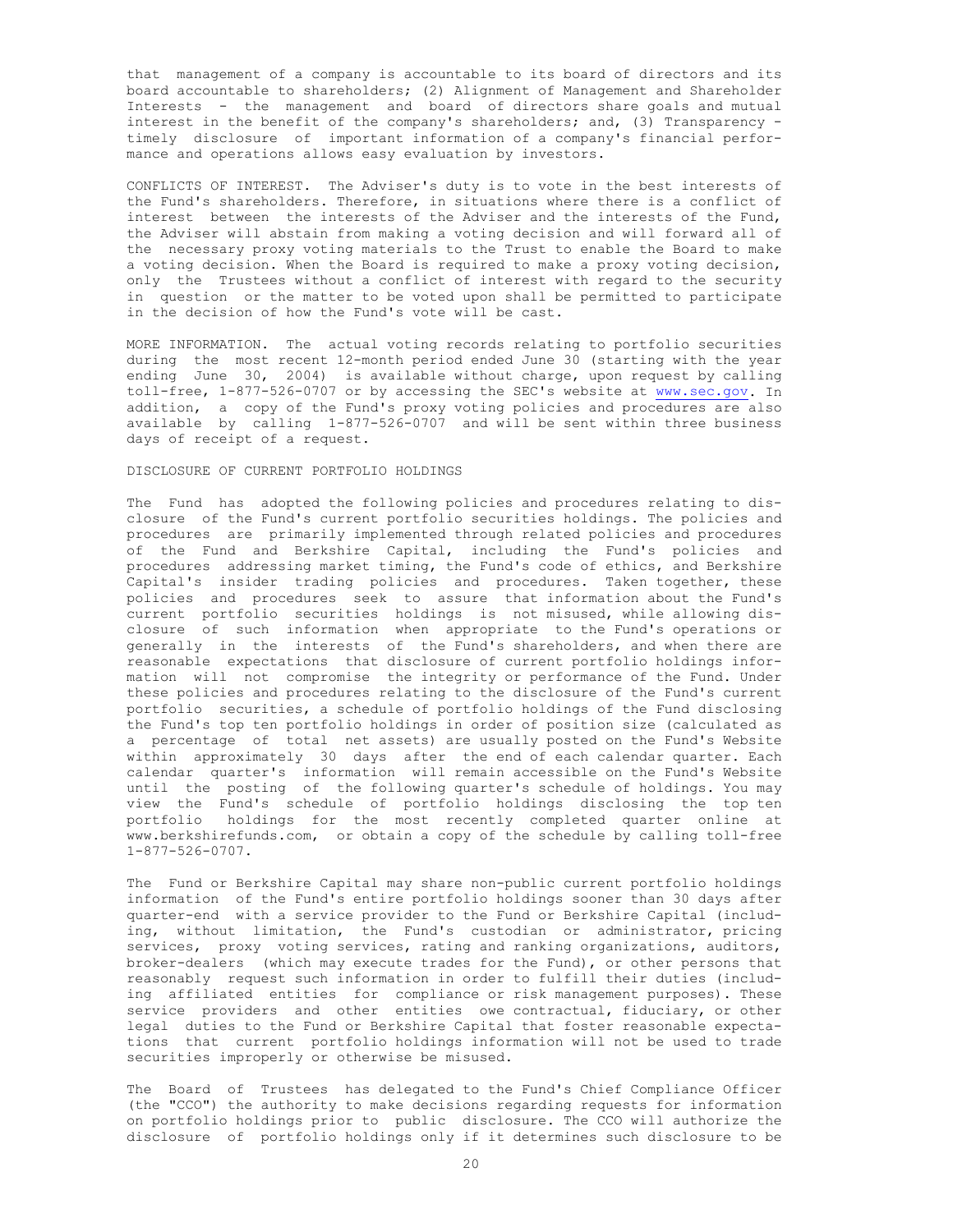in the best interests of Fund shareholders. The portfolio holdings disclosure policy, as overseen by the CCO, provides that the Fund will periodically disclose non-public portfolio holdings on a confidential basis to various service providers that require such information in order to assist the Fund in its day-to-day operations, as well as public information to certain ratings organizations. In addition to Berkshire Capital and its affiliates, these entities are described in the following table. The table also includes information as to the timing of these entities receiving the portfolio holdings information from the Fund.

| TYPE OF<br>SERVICE<br>PROVIDER | NAME OF<br>SERVICE<br>PROVIDER                      | <b>DISCLOSURE</b><br>FREQUENCY | <b>DISCLOSURE</b><br>DELAY |
|--------------------------------|-----------------------------------------------------|--------------------------------|----------------------------|
| Adviser:                       | Berkshire Capital Holdings, Inc.                    | Daily                          | None                       |
| Administrator:                 | Premier Fund Solutions, Inc.                        | Daily                          | None                       |
|                                | Transfer Agent: Mutual Shareholder Services, LLC    | Daily                          | None                       |
| Accountant:                    | Mutual Shareholder Services, LLC                    | Daily                          | None                       |
| Custodian:                     | Huntington National Bank                            | Daily                          | None                       |
| Broker Dealer:                 | INTL Fillmore Advisors, LLC                         | Daily                          | None                       |
| Broker Dealer:                 | Cowen and Company, LLC                              | Daily                          | None                       |
| Cohen & Company, Ltd.          | Independent Registered Public Accounting Firm:      | As Needed                      | None                       |
| Counsel:                       | Thompson Hine LLP                                   | As Needed                      | None                       |
| Web Site Host: Bizwala, Inc.   |                                                     | Quarterly                      | None                       |
|                                | Web Site Management: Electric Illustration & Design | Quarterly                      | None                       |
|                                | Web Site Management: Rasteroids Design              | Ouarterly                      | None                       |
| Printer:                       | Cordero Printing & Graphics                         | Semi-Annually                  | 1 Month                    |
|                                | Mailing Agent: Broadridge Financial Solutions, Inc. | Semi-Annually                  | 1 Month                    |
| Rating Agency:                 | Morningstar                                         | Quarterly                      | 3 Month                    |
| Rating Agency:                 | Lipper                                              | Quarterly                      | 3 Month                    |
|                                |                                                     |                                |                            |

The Fund does not regard portfolio holdings information that is more than six months old as current, and such information is not subject to these policies or procedures. Neither the Fund nor Berkshire Capital knowingly enter into any arrangements in which they would receive compensation or other consideration in exchange for the disclosure of the Fund's current portfolio securities holdings.

The Board of Trustees of the Fund, in conjunction with the CCO, exercises oversight of disclosure of current portfolio holdings by reviewing and approving the related Fund and Berkshire Capital policies and procedures discussed above, receiving periodic reports and other information about any material violations of these policies and procedures, and periodically reviewing and ratifying other relevant documents such as the Prospectus and Statement of Additional Information. In the event a material issue, conflict of interest, or other exception to the Policy is identified, the CCO will address the matter and report to the Board of Trustees at their next regular quarterly meeting.

Beginning March 2020, the Fund is required to file a schedule of portfolio Holdings with the SEC on Form N-PORT within 60 days of the end of the first and third fiscal quarters. The Fund must provide a copy of the complete schedule of portfolio holdings as filed with the SEC to any shareholder of the Fund, upon request, free of charge. This policy is applied uniformly to all shareholders of the Fund without regard to the type of requesting shareholder (i.e., regardless of whether the shareholder is an individual or institutional investor). Information contained in annual and semi-annual reports mailed to